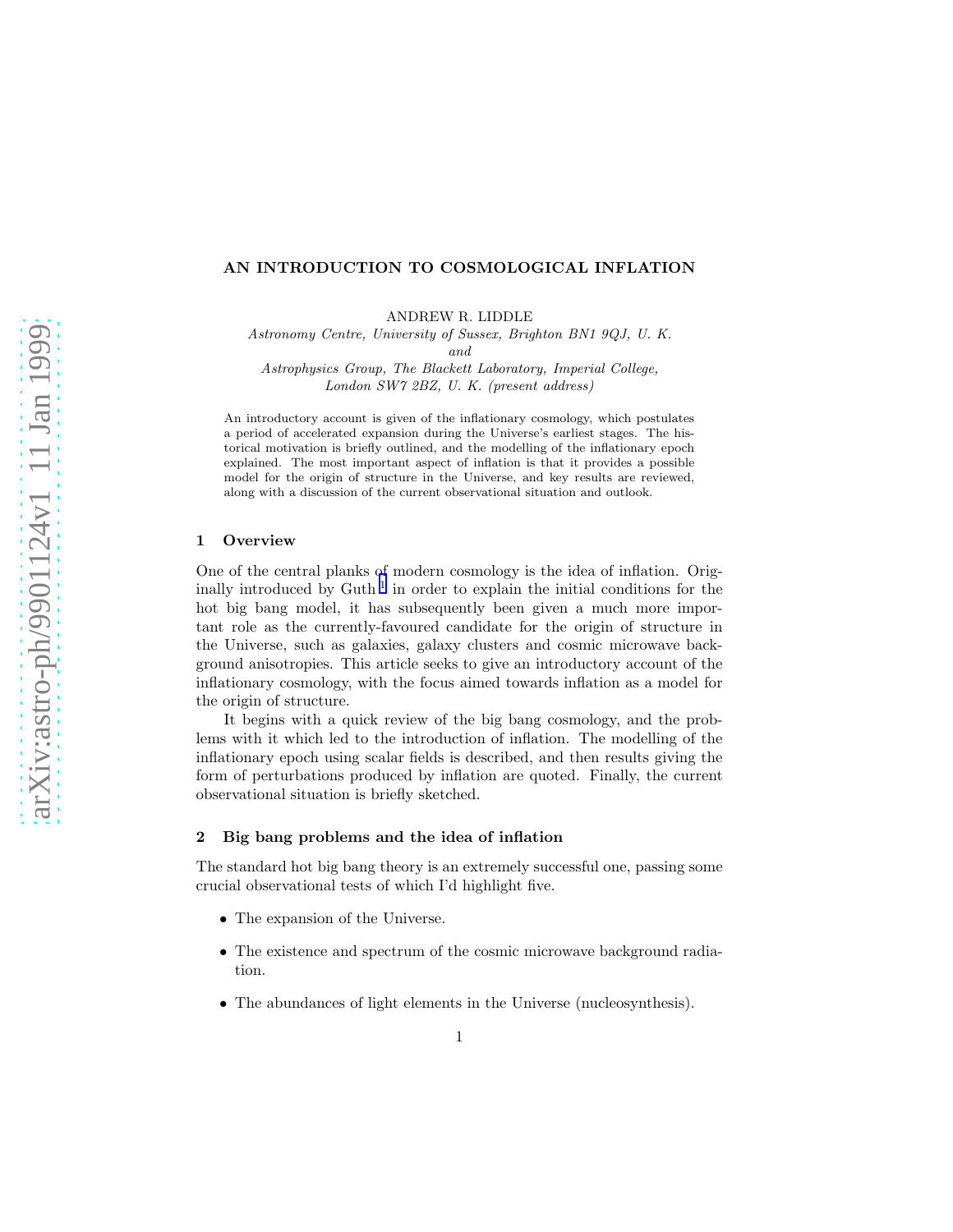- That the predicted age of the Universe is comparable to direct age measurements of objects within the Universe.
- That *given* the irregularities seen in the microwave background by COBE, there exists a reasonable explanation for the development of structure in the Universe, through gravitational collapse.

In combination, these are extremely compelling. However, the standard hot big bang theory is limited to those epochs where the Universe is cool enough that the underlying physical processes are well established and understood through terrestrial experiment. It does not attempt to address the state of the Universe at earlier, hotter, times. Furthermore, the hot big bang theory leaves a range of crucial questions unanswered, for it turns out that it can successfully proceed only if the initial conditions are very carefully chosen. The assumption of early Universe studies is that the mysteries of the conditions under which the big bang theory operates may be explained through the physics occurring in its distant, unexplored past. If so, accurate observations of the present state of the Universe may highlight the types of process occurring during these early stages, and perhaps even shed light on the nature of physical laws at energies which it would be inconceivable to explore by other means.

#### *2.1 A hot big bang reminder*

To get us started, I'll give a quick review of the big bang cosmology. More detailed accounts can be found in any of a number of cosmological textbooks. One of my aims in this section is to set down the notation for the rest of the article.

### *2.2 Equations of motion*

The hot big bang theory is based on the *cosmological principle*, which states that the Universe should look the same to all observers. That tells us that the Universe must be homogeneous and isotropic, which in turn tells us which metric must be used to describe it. It is the Robertson–Walker metric

$$
ds^{2} = -dt^{2} + a^{2}(t) \left[ \frac{dr^{2}}{1 - kr^{2}} + r^{2} (d\theta^{2} + \sin^{2} \theta d\phi^{2}) \right].
$$
 (1)

Here t is the time variable, and  $r-\theta-\phi$  are (polar) coordinates. The constant k measures the spatial curvature, with  $k$  negative, zero and positive corresponding to open, flat and closed Universes respectively. If  $k$  is zero or negative, then the range of  $r$  is from zero to infinity and the Universe is infinite, while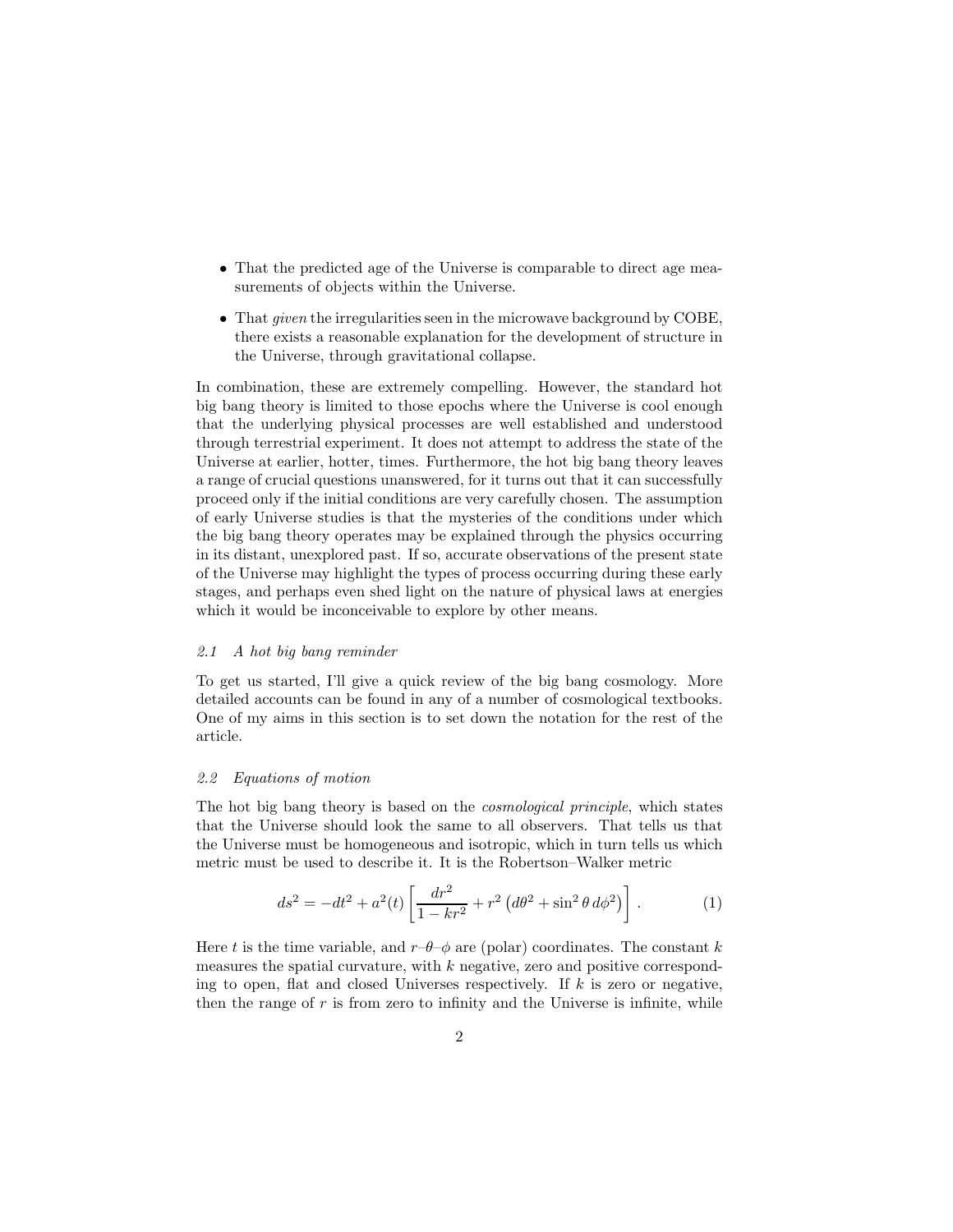if k is positive then r goes from zero to  $1/\sqrt{k}$ . Usually the coordinates are rescaled to make k equal to  $-1$ , 0 or  $+1$ . The quantity  $a(t)$  is the scale-factor of the Universe, which measures its physical size. The form of  $a(t)$  depends on the properties of the material within the Universe, as we'll see.

If no external forces are acting, then a particle at rest at a given set of coordinates  $(r, \theta, \phi)$  will remain there. Such coordinates are said to be *comoving* with the expansion. One swaps between physical (ie actual) and comoving distances via

physical distance = 
$$
a(t) \times
$$
 comoving distance. (2)

The expansion of the Universe is governed by the properties of material within it. This can be specified <sup>a</sup> by the energy density  $\rho(t)$  and the pressure  $p(t)$ . These are often related by an equation of state, which gives p as a function of  $\rho$ ; the classic examples are

$$
p = \frac{\rho}{3} \qquad \text{Radiation}, \tag{3}
$$

$$
p = 0
$$
 Non-relativistic matter. (4)

In general though there need not be a simple equation of state; for example there may be more than one type of material, such as a combination of radiation and non-relativistic matter, and certain types of material, such as a scalar field (a type of material we'll encounter later which is crucial for modelling inflation), cannot be described by an equation of state at all.

The crucial equations describing the expansion of the Universe are

$$
H^{2} = \frac{8\pi}{3m_{\rm Pl}^{2}}\,\rho - \frac{k}{a^{2}}
$$
 Friedman equation (5)

$$
\dot{\rho} + 3H(\rho + p) = 0
$$
   
Fluid equation (6)

where overdots are time derivatives and  $H = \dot{a}/a$  is the Hubble parameter. The terms in the fluid equation contributing to  $\dot{\rho}$  have a simple interpretation; the term  $3H\rho$  is the reduction in density due to the increase in volume, and the term  $3Hp$  is the reduction in energy caused by the thermodynamic work done by the pressure when this expansion occurs.

These can also be combined to form a new equation

$$
\frac{\ddot{a}}{a} = -\frac{4\pi}{3m_{\rm Pl}^2} (\rho + 3p) \qquad \text{Acceleration equation} \tag{7}
$$

<sup>&</sup>lt;sup>a</sup>I follow standard cosmological practice of setting the fundamental constants  $c$  and  $\hbar$  equal to one. This makes the energy density and mass density interchangeable (since the former is  $c^2$  times the latter). I shall also normally use the Planck mass  $m_{\text{Pl}}$  rather than the gravitational constant G; with the convention just mentioned they are related by  $G \equiv m_{\text{Pl}}^{-2}$ .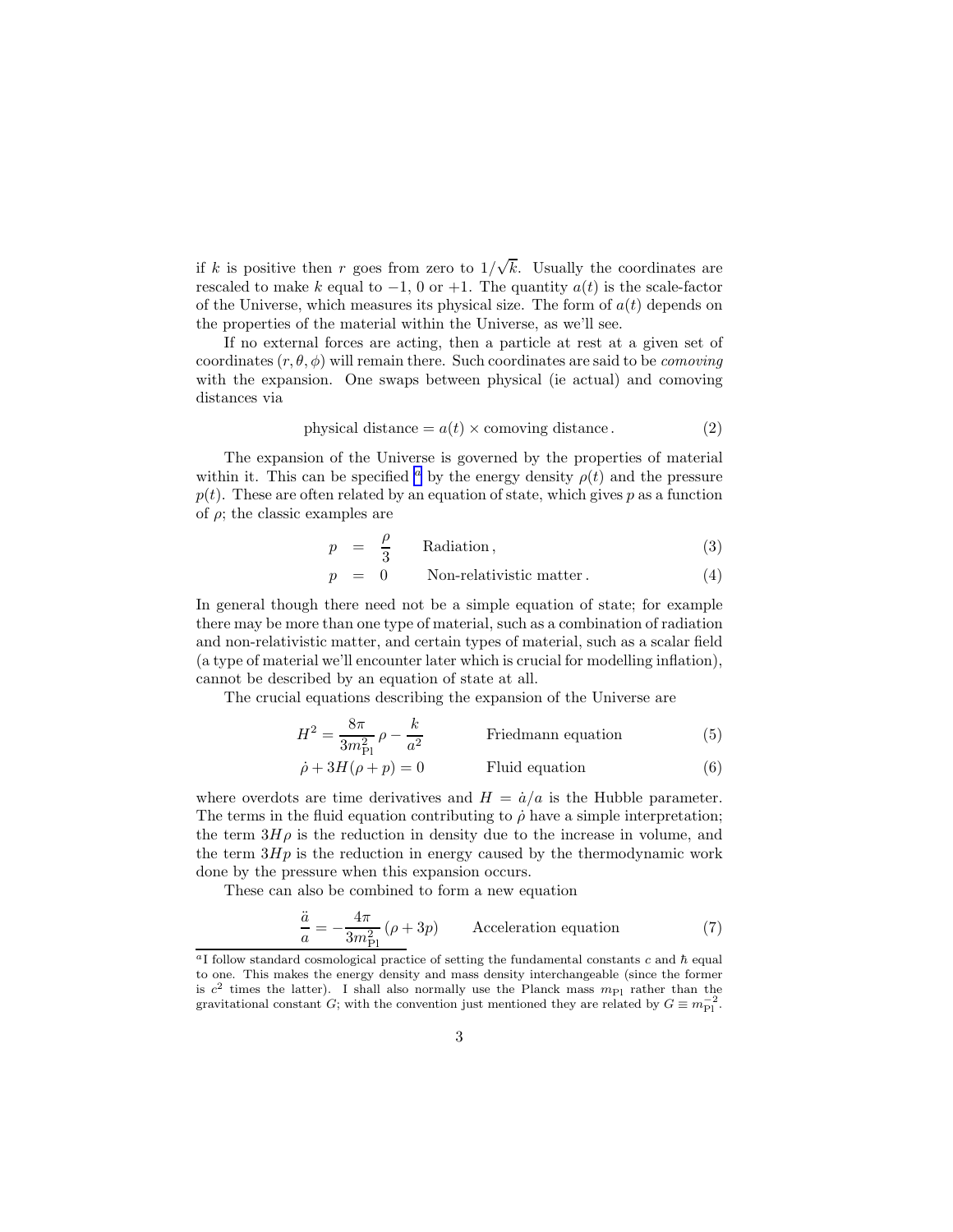in which  $k$  does not appear explicitly.

#### *2.3 Standard cosmological solutions*

When  $k = 0$  the Friedmann and fluid equations can readily be solved for the equations of state given earlier, leading to the classic cosmological solutions

Matter Domination

\n
$$
p = 0: \quad \rho \propto a^{-3} \quad a(t) \propto t^{2/3} \quad (8)
$$
\nRadiation Domination

\n
$$
p = \rho/3: \quad \rho \propto a^{-4} \quad a(t) \propto t^{1/2} \quad (9)
$$

In both cases the density falls as  $t^{-2}$ . When  $k = 0$  we have the freedom to rescale a and it is normally chosen to be unity at the present, making physical and comoving scales coincide. The proportionality constants are then fixed by setting the density to be  $\rho_0$  at time  $t_0$ , where here and throughout the subscript zero indicates present value.

A more intriguing solution appears for the case of a so-called cosmological constant, which corresponds to an equation of state  $p = -\rho$ . The fluid equation then gives  $\dot{\rho} = 0$  and hence  $\rho = \rho_0$ , leading to

$$
a(t) \propto \exp(Ht) . \tag{10}
$$

More complicated solutions can also be found for mixtures of components. For example, if there is both matter and radiation the Friedmann equation can be solved be using conformal time  $\tau = \int dt/a$ , while if there is matter and a non-zero curvature term the solution can be given either in parametric form using normal time  $t$ , or in closed form with conformal time.

#### *2.4 Critical density and the density parameter*

The spatial geometry is flat if  $k = 0$ . For a given H, this requires that the density equals the critical density

$$
\rho_c(t) = \frac{3m_{\rm Pl}^2 H^2}{8\pi} \,. \tag{11}
$$

Densities are often measured as fractions of  $\rho_c$ :

$$
\Omega(t) \equiv \frac{\rho}{\rho_c} \,. \tag{12}
$$

The quantity  $\Omega$  is known as the density parameter, and can be applied to individual types of material as well as the total density.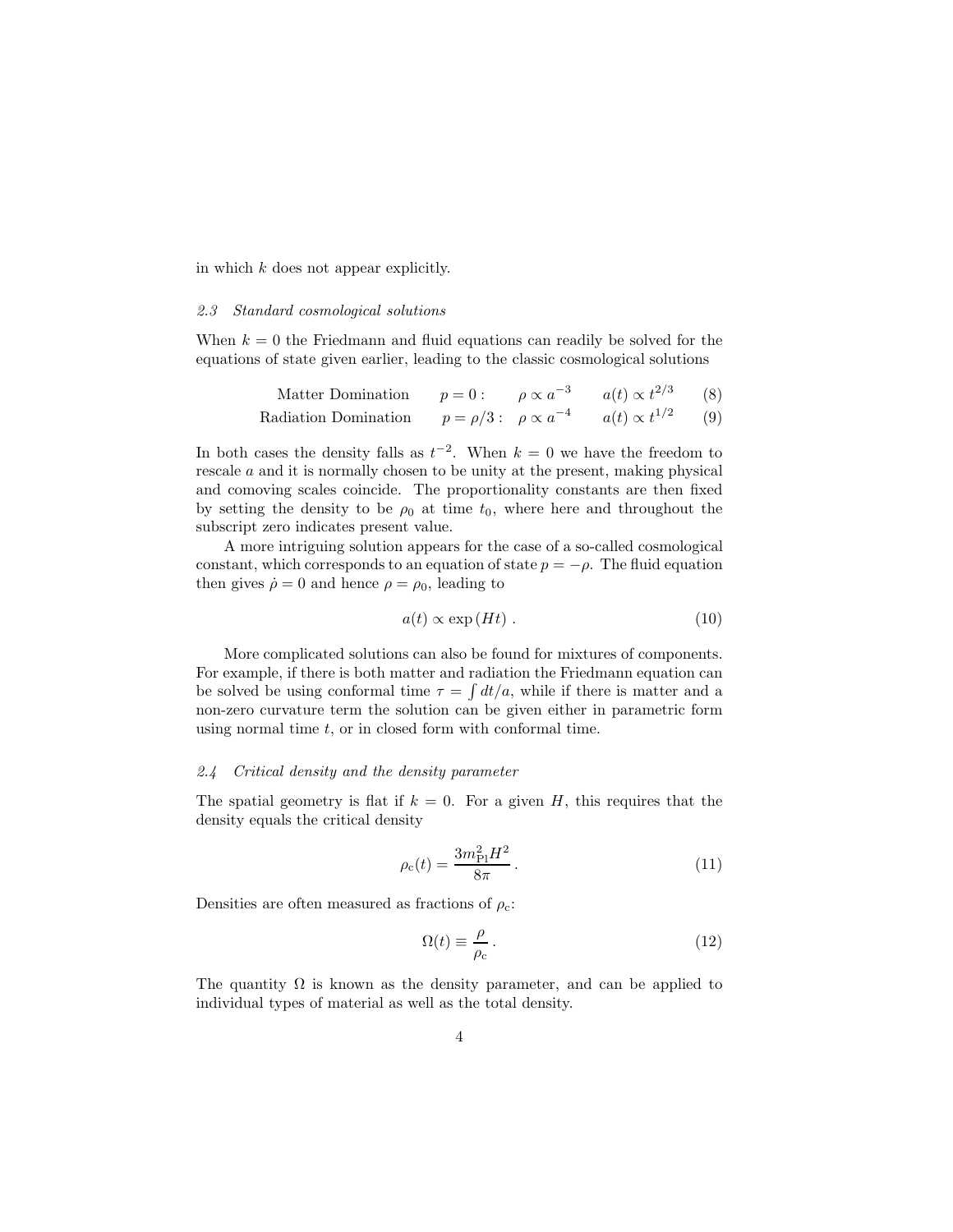The present value of the Hubble parameter is still not that well known, and is normally parametrized as

$$
H_0 = 100h \, \text{km s}^{-1} \, \text{Mpc}^{-1} = \frac{h}{3000} \, \text{Mpc}^{-1} \,, \tag{13}
$$

where h is normally assumed to lie in the range  $0.5 \le h \le 0.8$ . The present critical density is

$$
\rho_c(t_0) = 1.88 h^2 \times 10^{-29} \,\mathrm{g} \,\mathrm{cm}^{-3} = 2.77 \, h^{-1} \times 10^{11} \, M_\odot / (h^{-1} \mathrm{Mpc})^3 \,. \tag{14}
$$

#### *2.5 Characteristic scales and horizons*

The big bang Universe has two characteristic scales

- The Hubble time (or length)  $H^{-1}$ .
- The curvature scale  $a|k|^{-1/2}$ .

The first of these gives the characteristic timescale of evolution of  $a(t)$ , and the second gives the distance up to which space can be taken as having a flat (Euclidean) geometry. As written above they are both physical scales; to obtain the corresponding comoving scale one should divide by  $a(t)$ . The ratio of these scales actually gives a measure of  $\Omega$ ; from the Friedmann equation we find

$$
\sqrt{|\Omega - 1|} = \frac{H^{-1}}{a|k|^{-1/2}}.
$$
\n(15)

A crucial property of the big bang Universe is that it possesses *horizons*; even light can only have travelled a finite distance since the start of the Universe  $t_*,$  given by

$$
d_{\rm H}(t) = a(t) \int_{t_*}^{t} \frac{dt}{a(t)}.
$$
\n(16)

For example, matter domination gives  $d_H(t) = 3t = 2H^{-1}$ . In a big bang Universe,  $d_H(t_0)$  is a good approximation to the distance to the surface of last scattering (the origin of the observed microwave background, at a time known as 'decoupling'), since  $t_0 \gg t_{\text{dec}}$ .

# *2.6 Redshift and temperature*

The redshift measures the expansion of the Universe via the stretching of light

$$
1 + z = \frac{a(t_0)}{a(t_{\text{emission}})}.
$$
\n(17)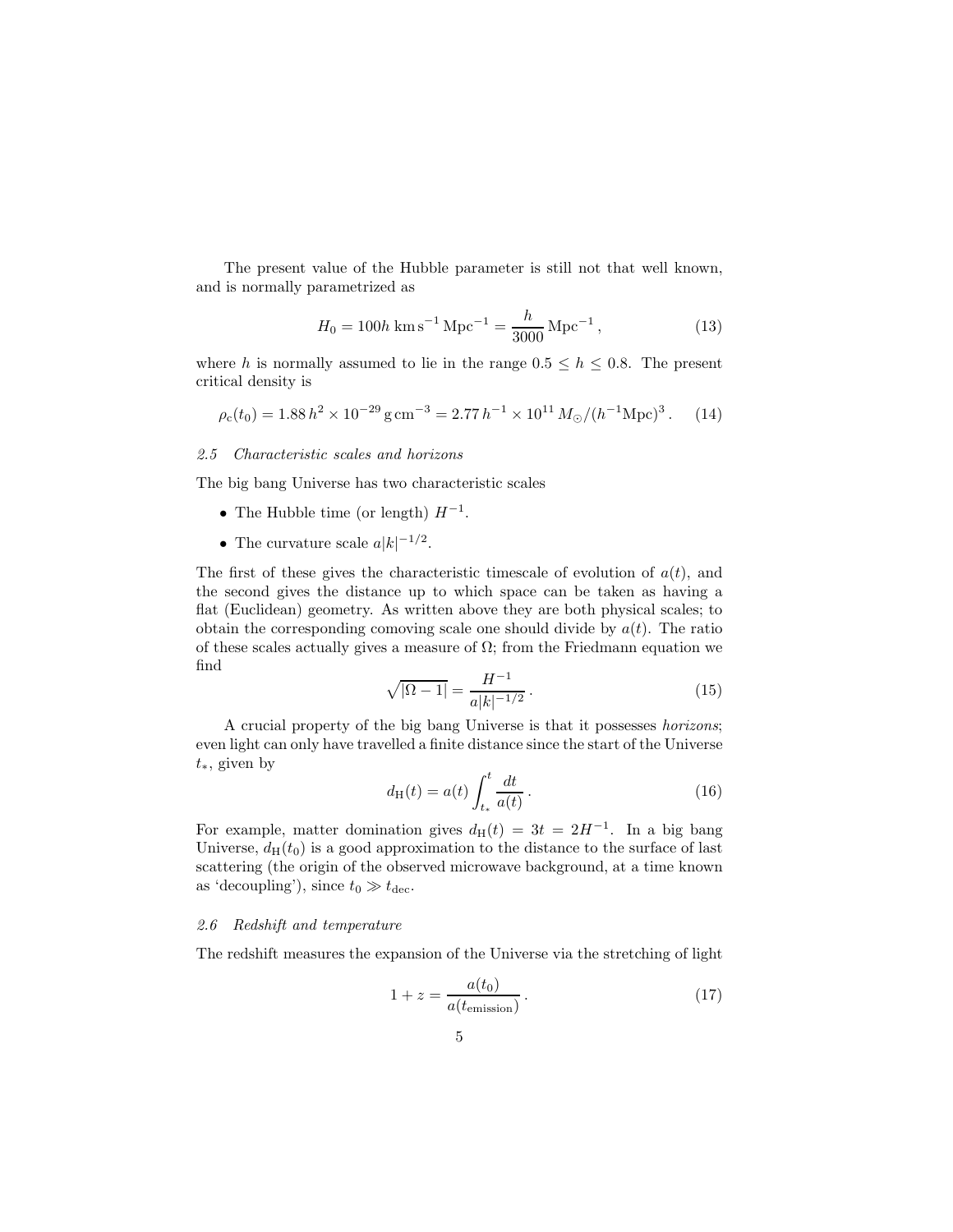Redshift can be used to describe both time and distance. As a time, it simply refers to the time at which light would have to be emitted to have a present redshift z. As a distance, it refers to the *present* distance to an object from which light is received with a redshift  $z$ . Note that this distance is not necessarily the time multiplied by the speed of light, since the Universe is expanding as the light travels across it.

As the Universe expands, it cools according to the law

$$
T \propto \frac{1}{a} \,. \tag{18}
$$

In its earliest stages the Universe may have been arbitrarily hot and dense.

# *2.7 The history of the Universe*

Presently the Universe is dominated by non-relativistic matter, but because radiation reduces more quickly with the expansion, this implies that at earlier times the Universe was radiation dominated. During the radiation era temperature and time are related by

$$
\frac{t}{1\,\text{sec}} \simeq \left(\frac{10^{10}\,\text{K}}{T}\right)^2. \tag{19}
$$

The highest energies accessible to terrestrial experiment, generated in particle accelerators, correspond to a temperature of about  $10^{15}$  K, which was attained when the Universe was about  $10^{-10}$  sec old. Before that, we have no direct evidence of the applicable physical laws and must use extrapolation based on current particle physics model building. After that time there is a fairly clear picture of how the Universe evolved to reach the present, with the key events being as follows:

- $\bullet$   $10^{-4}$  seconds: Quarks condense to form protons and neutrons.
- 1 second: The Universe has cooled sufficiently that light nuclei are able to form, via a process known as nucleosynthesis.
- $10<sup>4</sup>$  years: The radiation density drops to the level of the matter density, the epoch being known as matter–radiation equality. Subsequently the Universe is matter dominated.
- $\bullet$  10<sup>5</sup> years: Decoupling of radiation from matter leads to the formation of the microwave background. This is more or less coincident with recombination, when the up-to-now free electrons combine with the nuclei to form atoms.
- $10^{10}$  years: The present.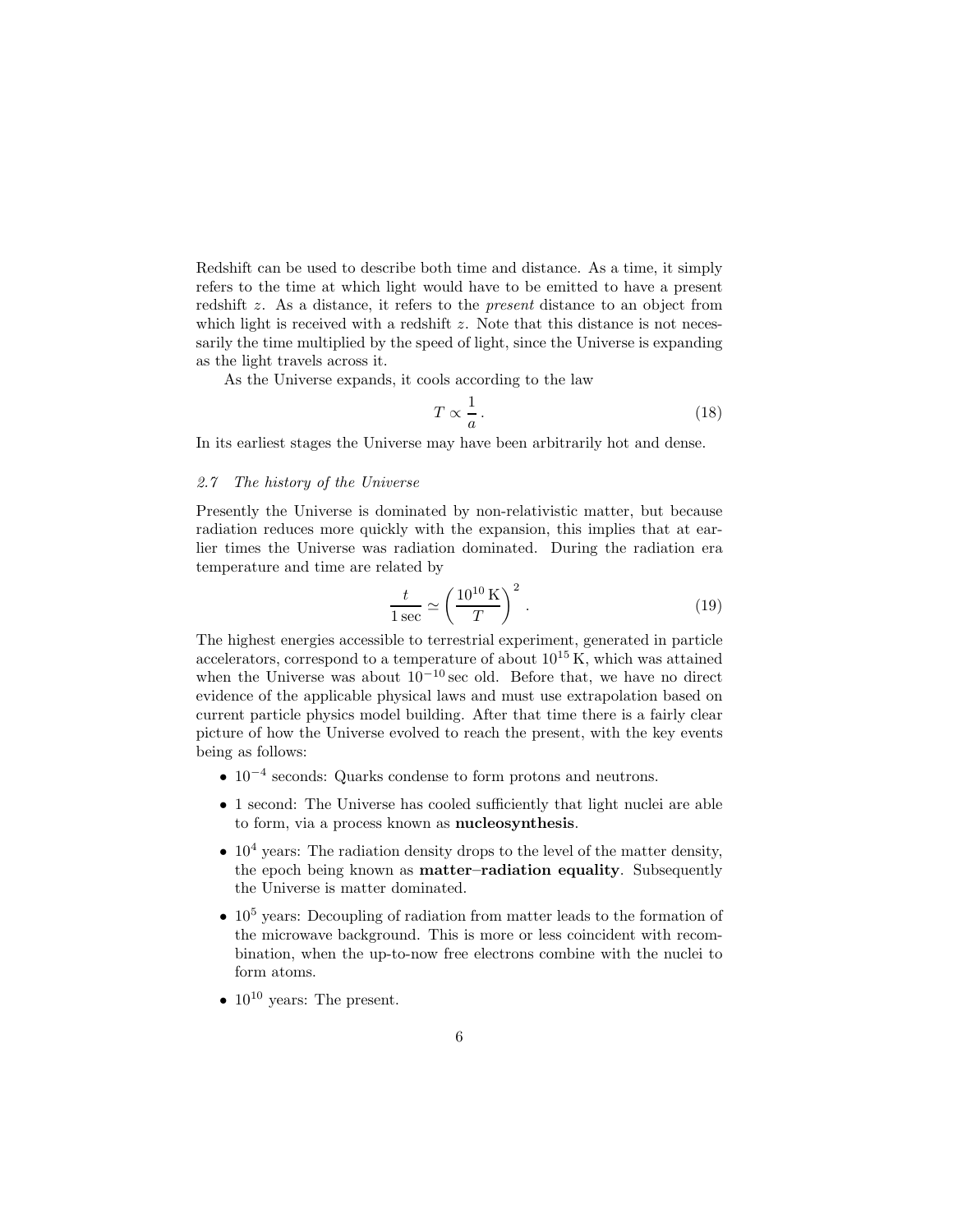## 3 Problems with the Big Bang

In this section I shall quickly review the original motivation for the inflationary cosmology. These problems were largely ones of initial conditions. While historically these problems were very important, they are now somewhat marginalized as focus is instead concentrated on inflation as a theory for the origin of cosmic structure.

#### *3.1 The flatness problem*

Taking advantage of the definition of the density parameter, and ignoring a possible cosmological constant contribution, the Friedmann equation can be written in the form

$$
|\Omega - 1| = \frac{|k|}{a^2 H^2}.
$$
\n(20)

During standard big bang evolution,  $a^2H^2$  is decreasing, and so  $\Omega$  moves away from one, for example

$$
Matter\,\, domination: \quad |\Omega - 1| \propto t^{2/3} \tag{21}
$$

$$
Radion\,\, domination: \,\, |\Omega - 1| \propto t \tag{22}
$$

where the solutions apply provided  $\Omega$  is close to one. So  $\Omega = 1$  is an *unstable* critical point. Since we know that today  $\Omega$  is certainly within an order of magnitude of one, it must have been much closer in the past. Inserting the appropriate behaviours for the matter and radiation eras (or if you like just assuming radiation domination all the way to the present) gives

nucleosynthesis 
$$
(t \sim 1 \text{ sec})
$$
:  $|\Omega - 1| < \mathcal{O}(10^{-16})$  (23)

electro-weak scale 
$$
(t \sim 10^{-11} \text{ sec})
$$
:  $|\Omega - 1| < \mathcal{O}(10^{-27})$  (24)

That is, hardly any choices of the initial density lead to a Universe like our own. Typically, the Universe will either swiftly recollapse, or will rapidly expand and cool below 3K within its first second of existence.

# *3.2 The horizon problem*

Microwave photons emitted from opposite sides of the sky appear to be in thermal equilibrium at almost the same temperature. The most natural explanation for this is that the Universe has indeed reached a state of thermal equilibrium, through interactions between the different regions. But unfortunately in the big bang theory this is not possible. There was no time for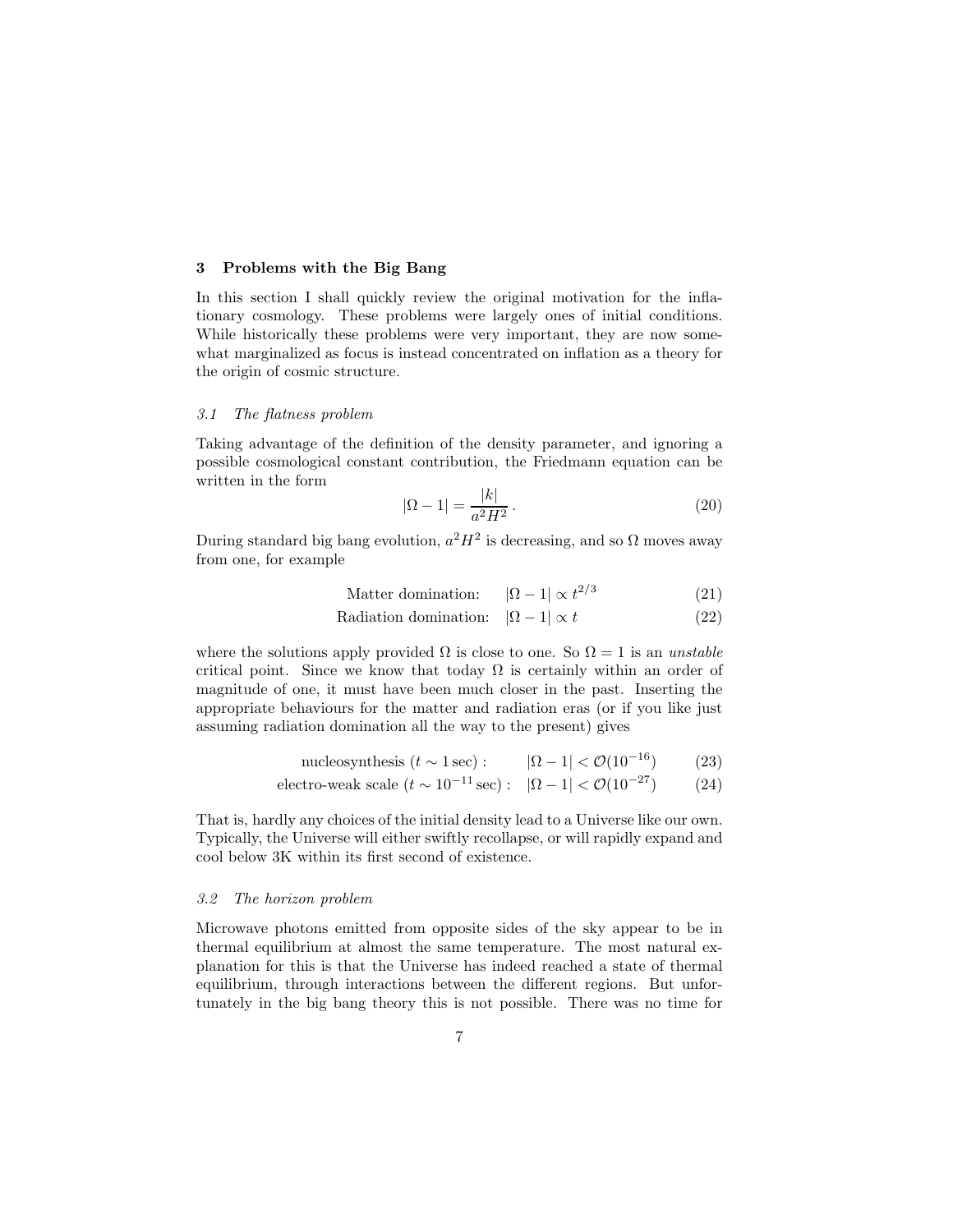those regions to interact before the photons were emitted, because of the finite horizon size,

$$
\int_{t_*}^{t_{\text{dec}}} \frac{dt}{a(t)} \ll \int_{t_{\text{dec}}}^{t_0} \frac{dt}{a(t)}.
$$
\n(25)

This says that the distance light could travel before the microwave background was released is much smaller than the present horizon distance. In fact, any regions separated by more than about 2 degrees would be causally separated at decoupling in the hot big bang theory. In the big bang theory there is therefore no explanation of why the Universe appears so homogeneous.

In more recent years this problem has been brought into sharper focus through the improving understanding of irregularities in the Universe, as will be discussed later in this article. The same argument that prevents the smoothing of the Universe also prevents the creation of irregularities. For example, as we will see the COBE satellite observes irregularities on all accessible angular scales, from a few degrees upwards. In the simplest cosmological models, where these irregularities are intrinsic to the last scattering surface, the perturbations are on too large a scale to have been created between the big bang and the time of decoupling, because the horizon size at decoupling subtends only a degree or so. Hence these perturbations must have been part of the initial conditions. $<sup>b</sup>$ </sup>

If this is the case, then the hot big bang theory does not allow a predictive theory for the origin of structure. While there is no reason why it is required to give a predictive theory, this would be a major setback and disappointment for the study of structure formation in the Universe.

# *3.3 The monopole problem (and other relics)*

Modern particle theories predict a variety of 'unwanted relics', which would violate observations. These include

- Magnetic monopoles.
- Domain walls.
- Supersymmetric particles such as the gravitino.
- 'Moduli' fields associated with superstrings.

 $\rm^b$  Note though that it is not yet known for definite that there are large-angle perturbations intrinsic to the last scattering surface. For example, in a topological defect model such as cosmic strings, such perturbations could be generated as the microwave photons propagate towards us.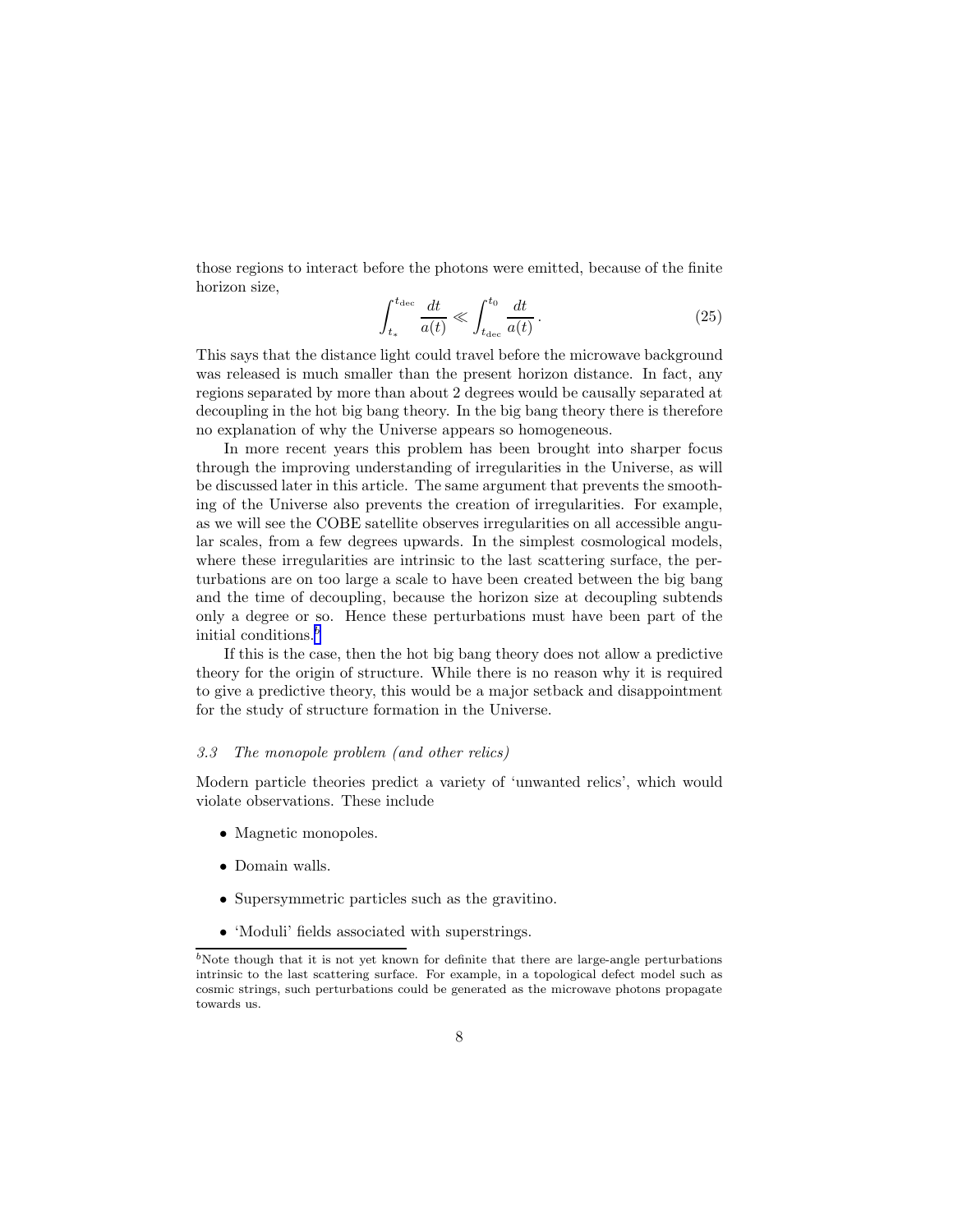Typically, the problem is that these are expected to be created very early in the Universe's history, during the radiation era. But because they are diluted by the expansion more slowly than radiation (eg as  $a^{-3}$  instead of  $a^{-4}$ ) it is very easy for them to become the dominant material in the Universe, in contradiction to observations. One has to dispose of them without harming the conventional matter in the Universe.

# 4 The Idea of Inflation

Seen with many years of hindsight, the idea of inflation is actually rather obvious. Take for example the Friedmann equation as used to analyze the flatness problem

$$
|\Omega - 1| = \frac{|k|}{a^2 H^2} \,. \tag{26}
$$

The problem with the hot big bang model is that  $aH$  always decreases, and so  $\Omega$  is repelled away from one.

In order to solve the problem, we will clearly need to reverse this state of affairs. Accordingly, define inflation to be any epoch where  $\ddot{a} > 0$ , an accelerated expansion. We can rewrite this in several different ways

$$
INFLATION \qquad \Longleftrightarrow \qquad \ddot{a} > 0 \tag{27}
$$

$$
\iff \frac{d(H^{-1}/a)}{dt} < 0 \tag{28}
$$

$$
\iff \qquad p < -\frac{\rho}{3} \tag{29}
$$

The middle definition is the one which I prefer to use, because it has the most direct geometrical interpretation. It says that the Hubble length, as measured in comoving coordinates, *decreases* during inflation. At any other time, the comoving Hubble length increases. This is the key property of inflation; although typically the expansion of the Universe is very rapid, the crucial characteristic scale of the Universe is actually becoming smaller, when measured relative to that expansion.

As we will see, quite a wide range of behaviours satisfy the inflationary condition. The most classic one is one we have already seen; when the equation of state is  $p = -\rho$ , the solution is

$$
a(t) \propto \exp\left(Ht\right). \tag{30}
$$

Since the successes of the hot big bang theory rely on the Universe having a conventional (non-inflationary) evolution, we cannot permit this inflationary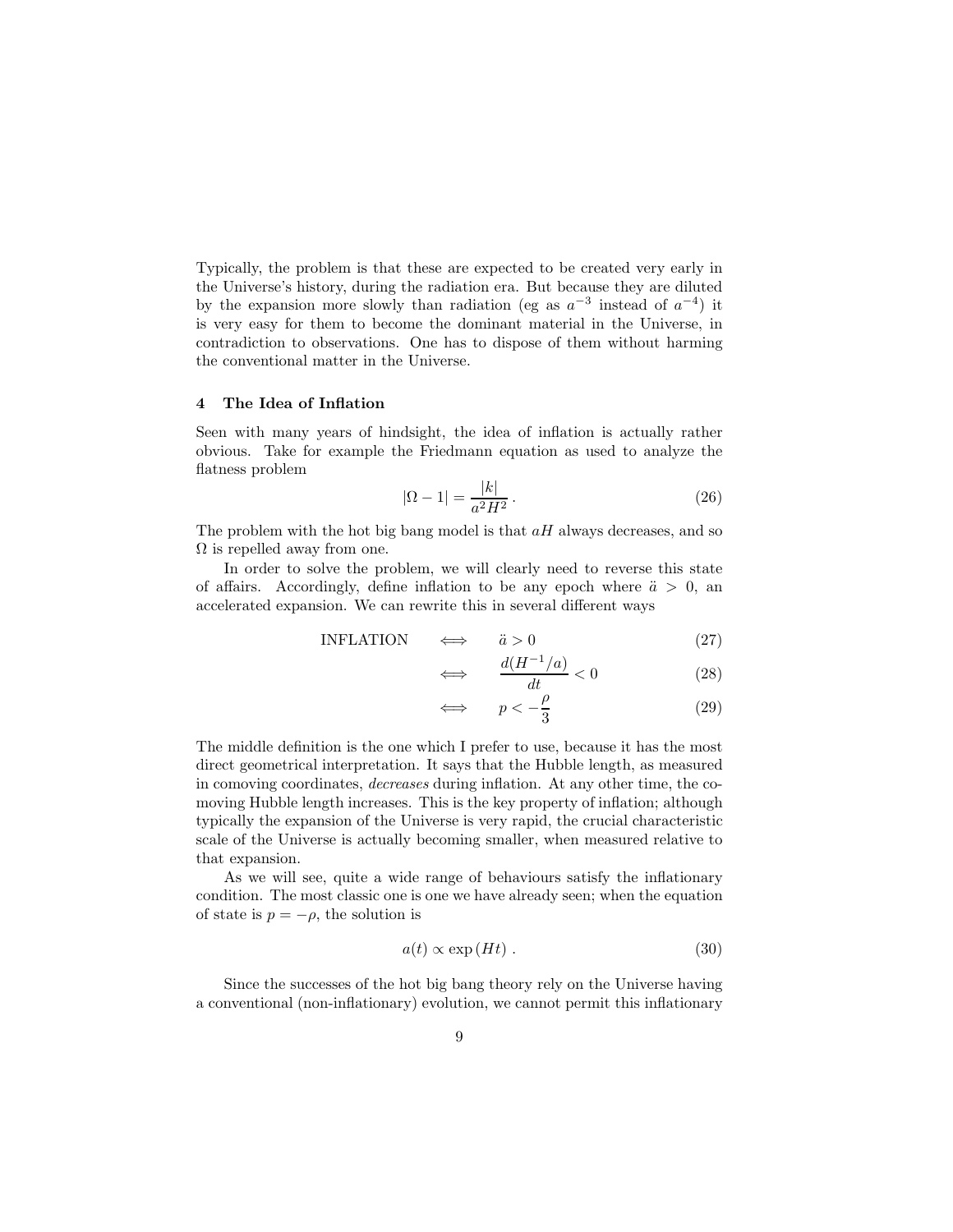period to go on forever — it must come to an end early enough that the big bang successes are not threatened. Normally, then, inflation is viewed as a phenomenon of the very early Universe, which comes to an end and is followed by the conventional behaviour. Inflation does not replace the hot big bang theory; it is a bolt-on accessory attached at early times to improve the performance of the theory.

# *4.1 The flatness problem*

Inflation solves the flatness problem more or less by definition (so that at least any *classical*, as opposed to quantum, solution of the problem will fall under the umbrella of the inflationary definition). From the middle condition, inflation is precisely the condition that  $\Omega$  is forced towards one rather than away from it. As we shall see, this typically happens very rapidly. A short period of such behaviour won't do us any good, as the subsequent non-inflationary behaviour (in particular the standard big bang evolution from nucleosynthesis onwards) will take us away from flatness again, but all will be well provided we have enough inflation that  $\Omega$  is moved extremely close to one during the inflationary epoch. If it is close enough, then it will stay very close to one right to the present, despite being repelled from one for all the post-inflationary period. Obtaining sufficient inflation to perform this task is actually fairly easy. A schematic illustration of this behaviour is shown in Figure [1](#page-10-0).

In the above discussion, I have ignored a possible cosmological constant contribution, but if present it modifies the Friedmann equation to

$$
|\Omega + \Omega_{\Lambda} - 1| = \frac{|k|}{a^2 H^2},\tag{31}
$$

and so it is  $\Omega + \Omega_{\Lambda}$  which is forced to one. In general, it is spatial flatness  $(k \approx 0)$  that we are driven towards, not a critical matter density.

#### *4.2 Relic abundances*

The rapid expansion of the inflationary stage rapidly dilutes the unwanted relic particles, because the energy density during inflation falls off more slowly (as  $a^{-2}$  or slower) than the relic particle density. Very quickly their density becomes negligible.

This resolution can only work if, after inflation, the energy density of the Universe can be turned into conventional matter without recreating the unwanted relics. This can be achieved by ensuring that during the conversion, known as *reheating*, the temperature never gets hot enough again to allow their thermal recreation. Then reheating can generate solely the things which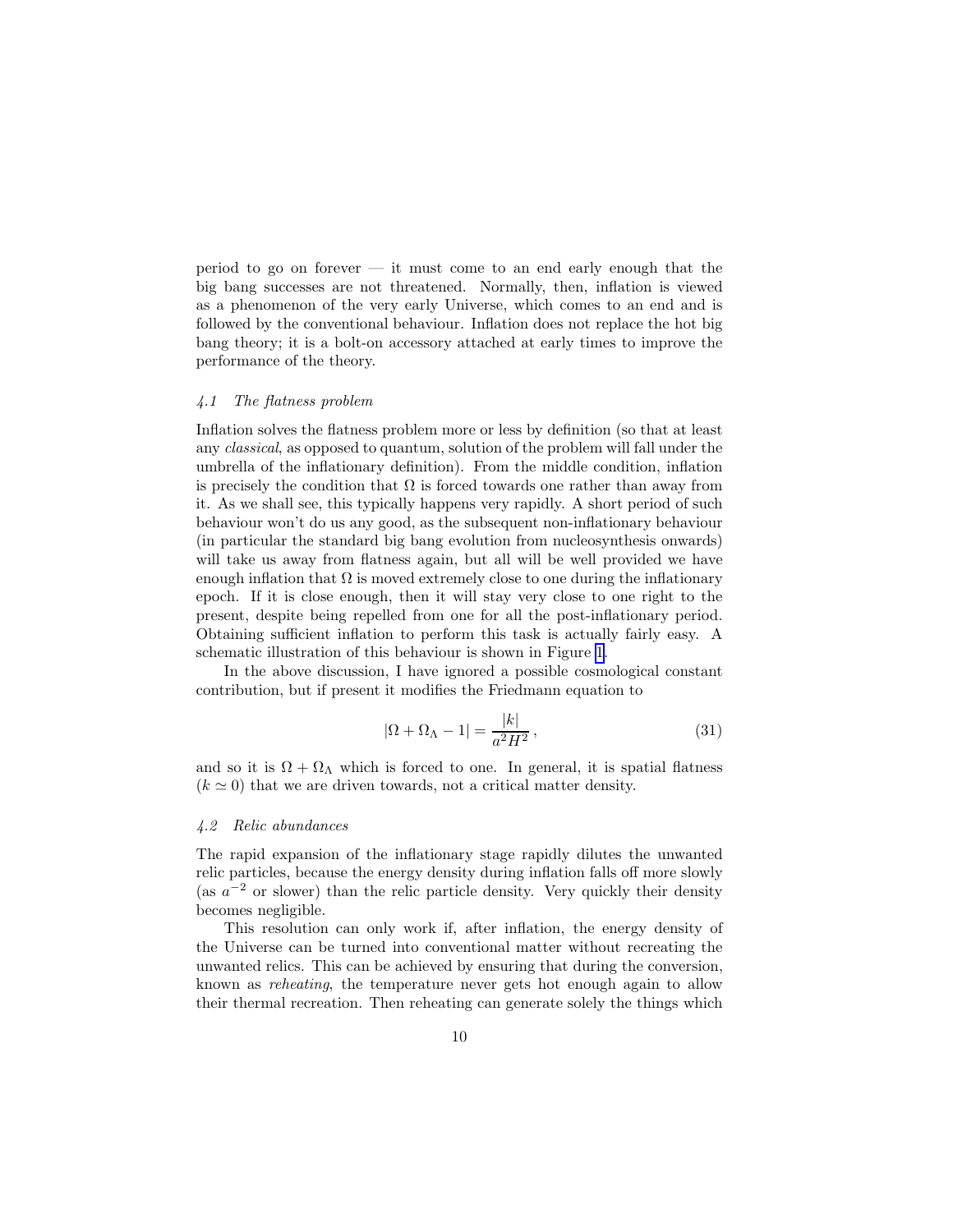<span id="page-10-0"></span>

Figure 1: A possible evolution of  $\Omega$ . There may or may not be evolution before inflation, shown by the dotted line. During inflation  $\Omega$  is forced dramatically towards one, and remains there right up to the present. Only in the extremely distant future will it begin to evolve away from one again.

we want. Such successful reheating allows us to get back into the hot big bang Universe, recovering all its later successes such as nucleosynthesis and the microwave background.

# *4.3 The horizon problem and homogeneity*

The inflationary expansion also solves the horizon problem. The basic strategy is to ensure that

$$
\int_{t_*}^{t_{\text{dec}}} \frac{dt}{a(t)} \gg \int_{t_{\text{dec}}}^{t_0} \frac{dt}{a(t)},\tag{32}
$$

so that light can travel much further before decoupling than it can afterwards. This cannot be done with standard evolution, but can be achieved by inflation.

An alternative way to view this is to remember that inflation corresponds to a decreasing comoving Hubble length. The Hubble length is ordinarily a good measure of how far things can travel in the Universe; what this is telling us is that the region of the Universe we can see after (even long after) inflation is much smaller than the region which would have been visible before inflation started. Hence causal physics was perfectly capable of producing a large smooth thermalized region, encompassing a volume greatly in excess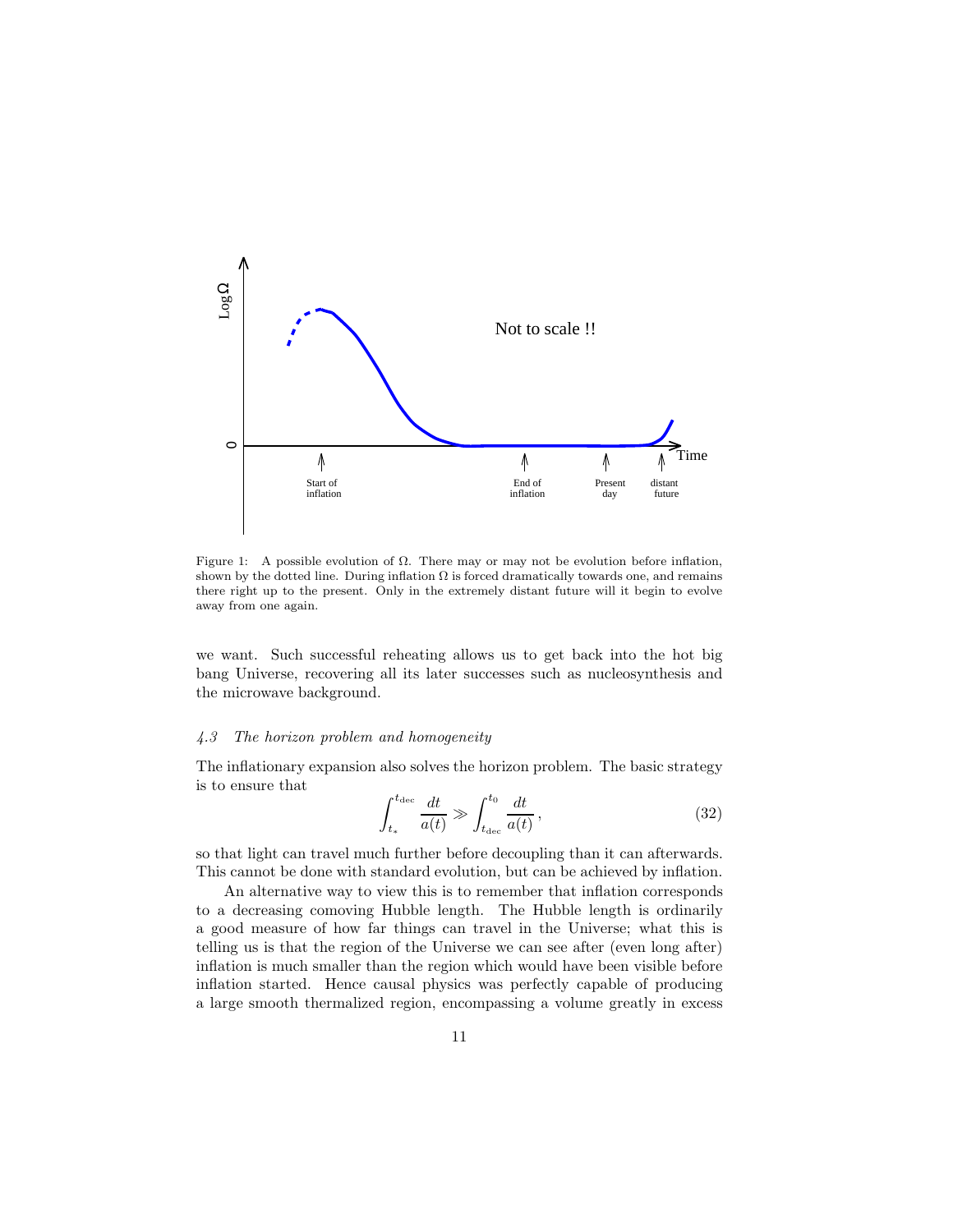

Figure 2: Solving the horizon problem. Initially the Hubble length is large, and a smooth patch forms by causal interactions. Inflation then shrinks the Hubble length, and even the subsequent expansion again after inflation leaves the observable Universe within the smoothed patch.

of our presently observable Universe. In Figure 2, the outer circle indicates the initial Hubble length, encompassing the shaded smooth patch. Inflation shrinks this dramatically inwards towards the dot indicating our position, and then after inflation it increases while staying within the initial smooth patch. $c$ 

<sup>c</sup>Although this is a standard description, it isn't totally accurate. A more accurate argument is as follows.[2](#page-33-0) At the beginning of inflation particles are distributed in a set of modes. This may be a thermal distribution or something else; whatever, since the energy density is finite there will be a shortest wavelength occupied mode, e.g. for a thermal distribution  $\lambda_{\text{max}} \sim 1/T$ . Expressed in physical coordinates, once inflation has stretched all modes including this one to be much larger than the Hubble length, the Universe becomes homogeneous. In comoving coordinates, the equivalent picture is that the Hubble length shrinks in until it's much smaller than the shortest wavelength, and the Universe, as before, appears homogeneous.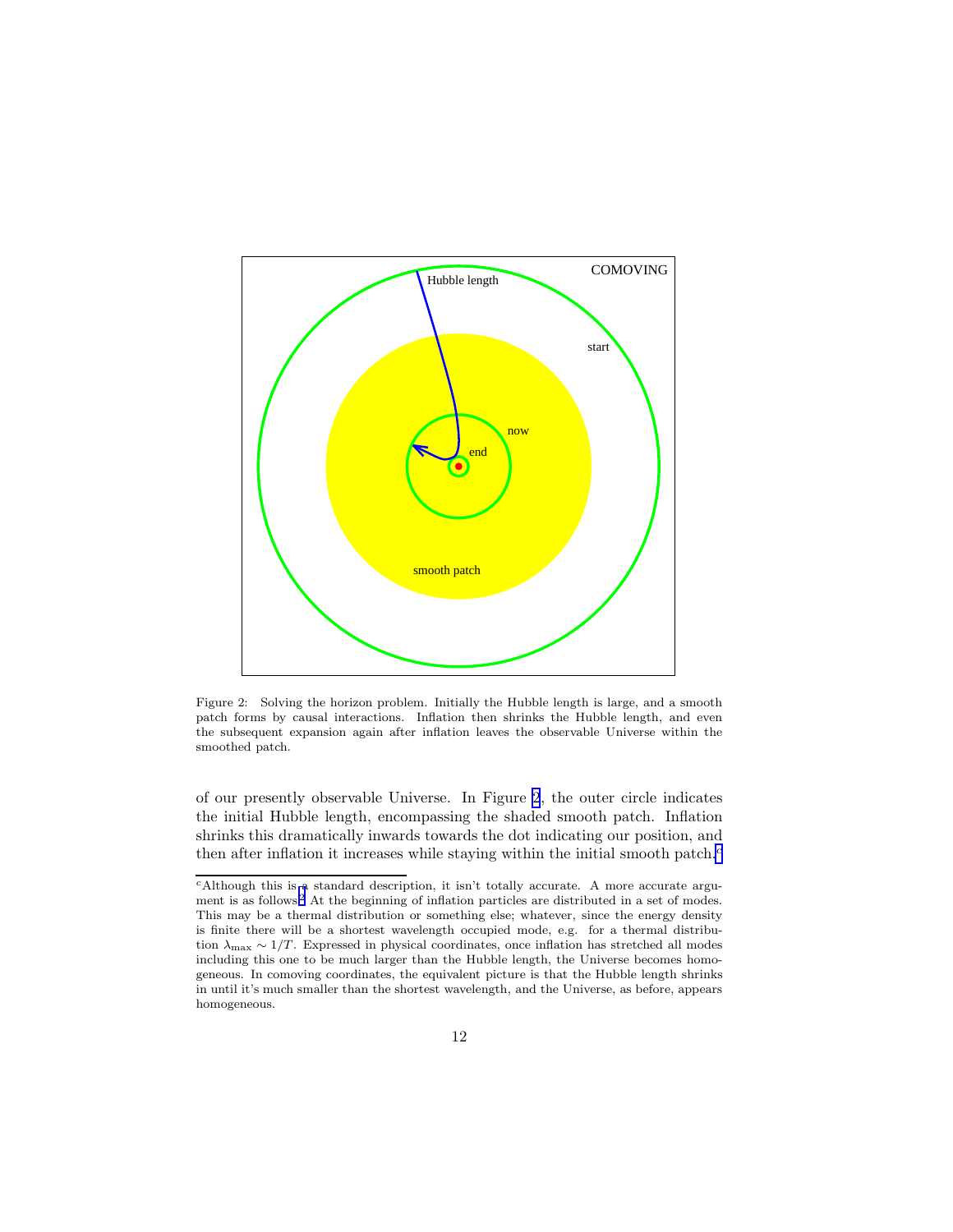Equally, causal processes would be capable of generating irregularities in the Universe on scales greatly exceeding our presently observable Universe, provided they happened at an early enough time that those scales were within causal contact. This will be explored in detail later.

# 5 Modelling the Inflationary Expansion

We have seen that a period of accelerated expansion — inflation — is sufficient to resolve a range of cosmological problems. But we need a plausible scenario for driving such an expansion if we are to be able to make proper calculations. This is provided by cosmological scalar fields.

#### *5.1 Scalar fields and their potentials*

In particle physics, a scalar field is used to represent spin zero particles. It transforms as a scalar (that is, it is unchanged) under coordinate transformations. In a homogeneous Universe, the scalar field is a function of time alone.

In particle theories, scalar fields are a crucial ingredient for spontaneous symmetry breaking. The most famous example is the Higgs field which breaks the electro-weak symmetry, whose existence is hoped to be verified at the Large Hadron Collider at CERN when it commences experiments next millennium. Scalar fields are also expected to be associated with the breaking of other symmetries, such as those of Grand Unified Theories, supersymmetry etc.

- Any specific particle theory (eg GUTS, superstrings) contains scalar fields.
- No fundamental scalar field has yet been observed.
- In condensed matter systems (such as superconductors, superfluid helium etc) scalar fields are widely observed, associated with any phase transition. People working in that subject normally refer to the scalar fields as 'order parameters'.

The traditional starting point for particle physics models is the action, which is an integral of the Lagrange density over space and time and from which the equations of motion can be obtained. As an intermediate step, one might write down the energy–momentum tensor, which sits on the righthand side of Einstein's equations. Rather than begin there, I will take as my starting point expressions for the effective energy density and pressure of a homogeneous scalar field, which I'll call  $\phi$ . These are obtained by comparison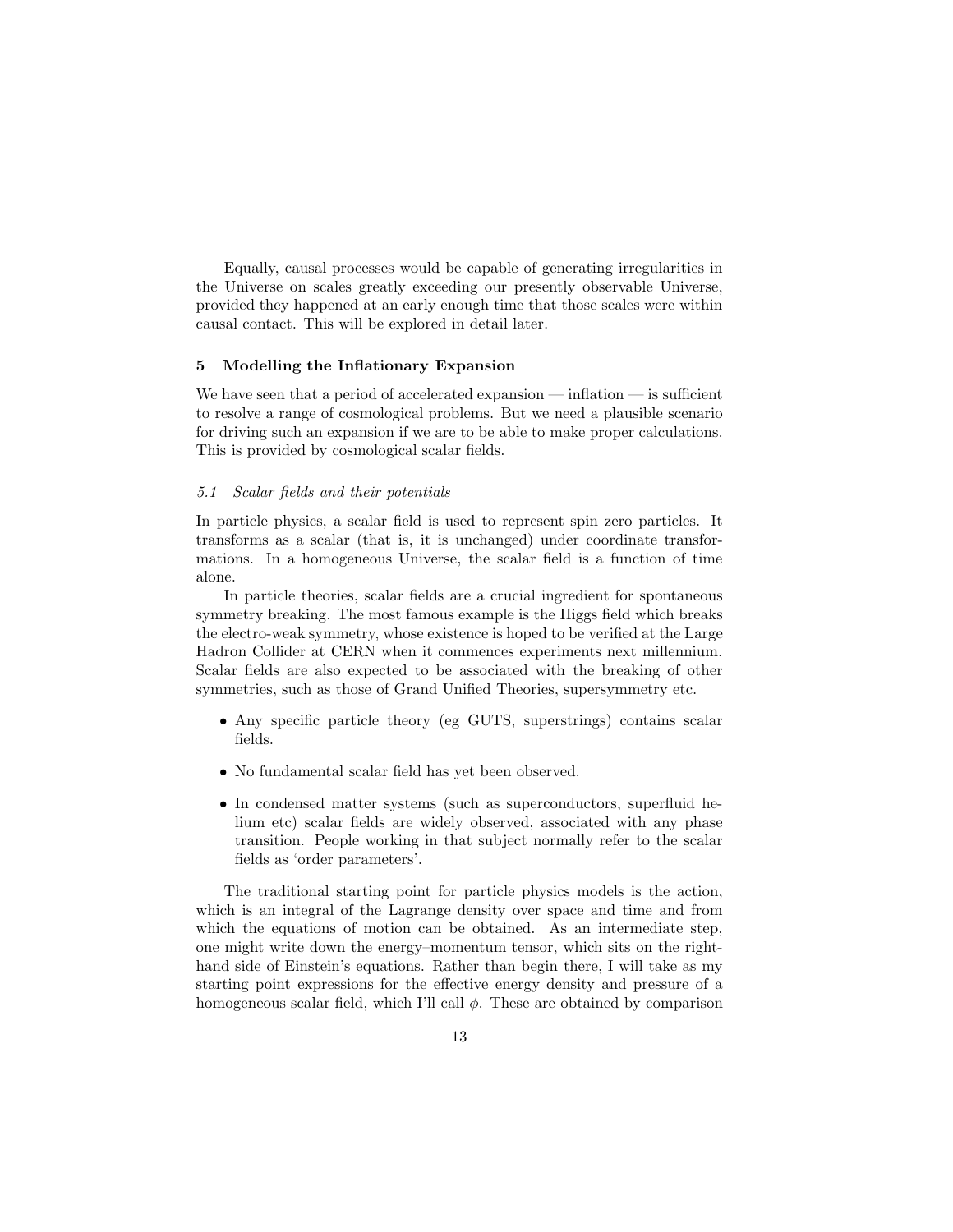of the energy–momentum tensor of the scalar field with that of a perfect fluid, and are

$$
\rho_{\phi} = \frac{1}{2}\dot{\phi}^2 + V(\phi) \tag{33}
$$

$$
p_{\phi} = \frac{1}{2}\dot{\phi}^2 - V(\phi). \tag{34}
$$

One can think of the first term in each as a kinetic energy, and the second as a potential energy. The potential energy  $V(\phi)$  can be thought of as a form of 'configurational' or 'binding' energy; it measures how much internal energy is associated with a particular field value. Normally, like all systems, scalar fields try to minimize this energy; however, a crucial ingredient which allows inflation is that scalar fields are not always very efficient at reaching this minimum energy state.

Note in passing that a scalar field cannot in general be described by an equation of state; there is no unique value of  $p$  that can be associated with a given  $\rho$  as the energy density can be divided between potential and kinetic energy in different ways.

In a given theory, there would be a specific form for the potential  $V(\phi)$ , at least up to some parameters which one could hope to measure (such as the effective mass and interaction strength of the scalar field). However, we are not presently in a position where there is a well established fundamental theory that one can use, so, in the absence of such a theory, inflation workers tend to regard  $V(\phi)$  as a function to be chosen arbitrarily, with different choices corresponding to different models of inflation (of which there are many). Some example potentials are

$$
V(\phi) = \lambda (\phi^2 - M^2)^2
$$
 Higgs potential (35)

$$
V(\phi) = \frac{1}{2}m^2\phi^2
$$
 Massive scalar field (36)

$$
V(\phi) = \lambda \phi^4
$$
 Self-interacting scalar field (37)

The strength of this approach is that it seems possible to capture many of the crucial properties of inflation by looking at some simple potentials; one is looking for results which will still hold when more 'realistic' potentials are chosen. Figure [3](#page-14-0) shows such a generic potential, with the scalar field displaced from the minimum and trying to reach it.

# *5.2 Equations of motion and solutions*

The equations for an expanding Universe containing a homogeneous scalar field are easily obtained by substituting Eqs. (33) and (34) into the Friedmann and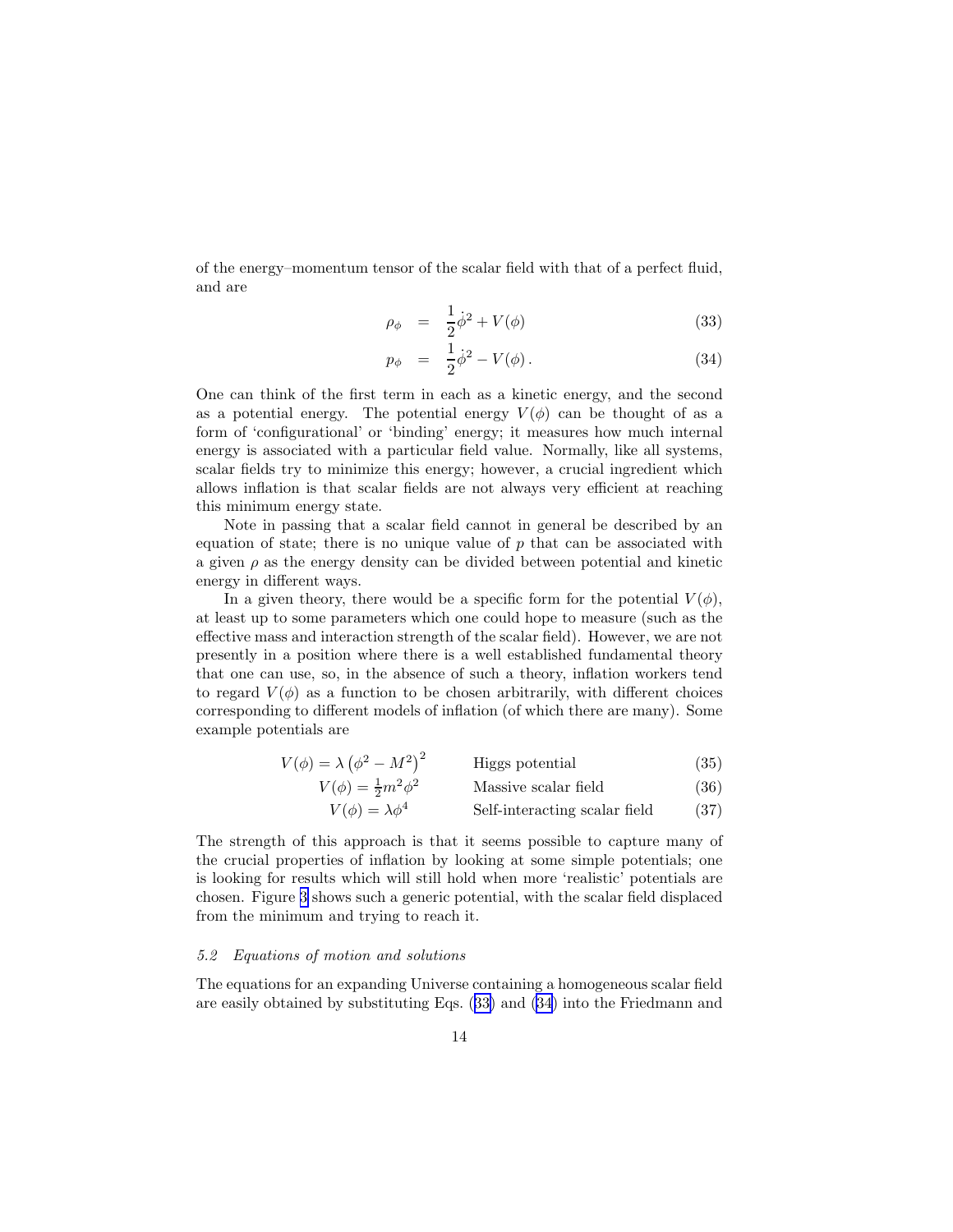<span id="page-14-0"></span>

Figure 3: A generic inflationary potential.

fluid equations, giving

$$
H^2 = \frac{8\pi}{3m_{\rm Pl}^2} \left[ V(\phi) + \frac{1}{2} \dot{\phi}^2 \right],
$$
 (38)

$$
\ddot{\phi} + 3H\dot{\phi} = -V'(\phi), \qquad (39)
$$

where prime indicates  $d/d\phi$ . Here I have ignored the curvature term k, since we know that by definition it will quickly become negligible once inflation starts. This is done for simplicity only; there is no obstacle to including that term.

Since

$$
\ddot{a} > 0 \Longleftrightarrow p < -\frac{\rho}{3} \Longleftrightarrow \dot{\phi}^2 < V(\phi) \tag{40}
$$

we will have inflation whenever the potential energy dominates. This should be possible provided the potential is flat enough, as the scalar field would then be expected to roll slowly. The potential should also have a minimum in which inflation can end.

The standard strategy for solving these equations is the slow-roll approximation (SRA); this assumes that a term can be neglected in each of the equations of motion to leave the simpler set

$$
H^2 \simeq \frac{8\pi}{3m_{\rm Pl}^2}V\tag{41}
$$

$$
3H\dot{\phi} \simeq -V' \tag{42}
$$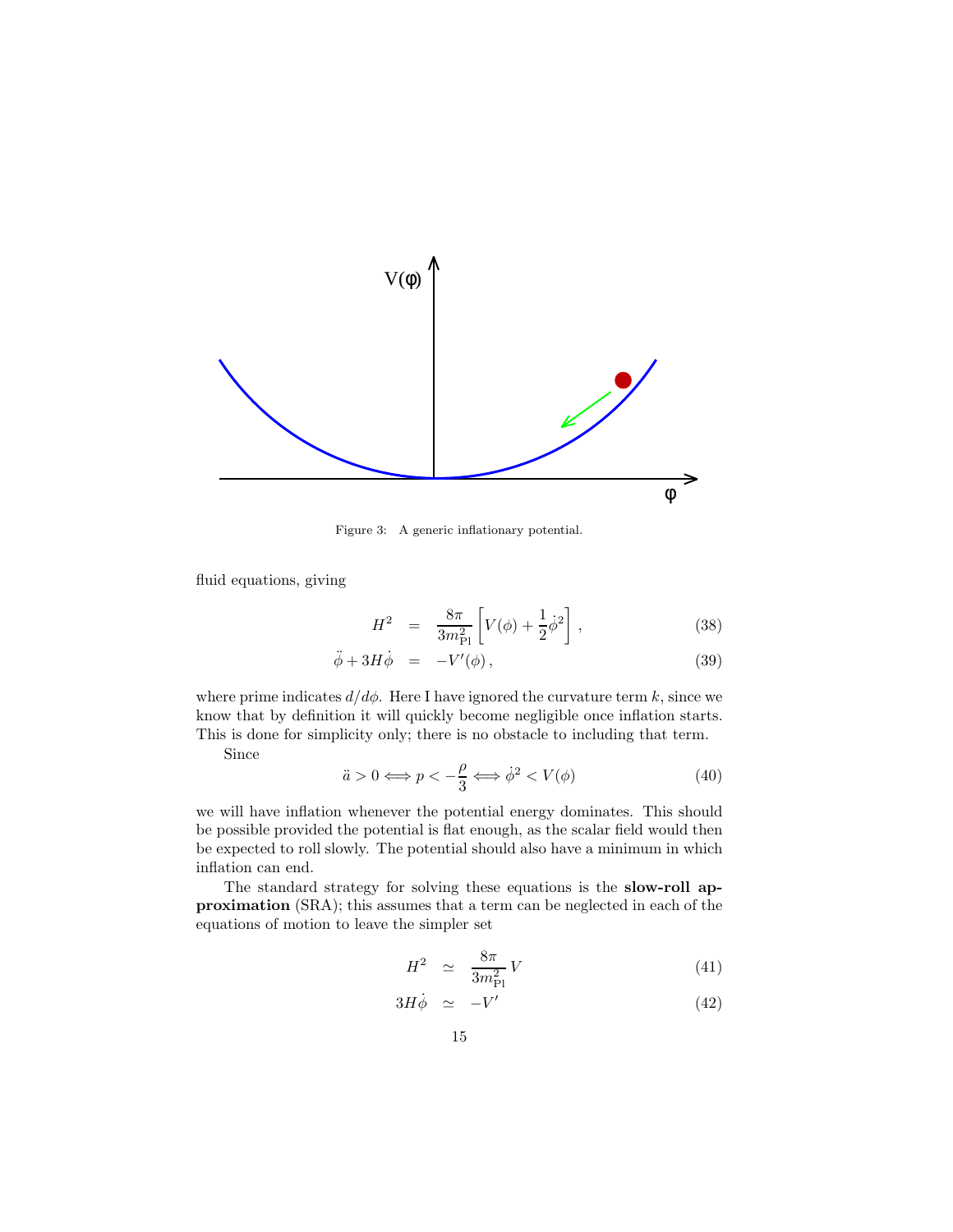<span id="page-15-0"></span>If we define slow-roll parameters [3](#page-33-0)

$$
\epsilon(\phi) = \frac{m_{\rm Pl}^2}{16\pi} \left(\frac{V'}{V}\right)^2 \quad ; \quad \eta(\phi) = \frac{m_{\rm Pl}^2}{8\pi} \frac{V''}{V} \,, \tag{43}
$$

where the first measures the slope of the potential and the second the curvature, then necessary conditions for the slow-roll approximation to hold are  $d$ 

$$
\epsilon \ll 1 \quad ; \quad |\eta| \ll 1 \,. \tag{44}
$$

Unfortunately, although these are necessary conditions for the slow-roll approximation to hold, they are not sufficient, since even if the potential is very flat it may be that the scalar field has a large velocity. A more elaborate version of the SRA exists, based on the Hamilton–Jacobi formulation of inflation,[4](#page-33-0) which is sufficient as well as necessary.<sup>[5](#page-33-0)</sup>

Note also that the SRA reduces the order of the system of equations by one, and so its general solution contains one less initial condition. It works only because one can prove <sup>[4](#page-33-0),[5](#page-33-0)</sup> that the solution to the full equations possesses an attractor property, eliminating the dependence on the extra parameter.

#### *5.3 The relation between inflation and slow-roll*

As it happens, the applicability of the slow-roll condition is closely connected to the condition for inflation to take place, and in many contexts the conditions can be regarded as equivalent. Let's quickly see why.

The inflationary condition  $\ddot{a} > 0$  is satisfied for a much wider range of behaviours than just (quasi-)exponential expansion. A classic example is powerlaw inflation  $a \propto t^p$  for  $p > 1$ , which is an exact solution for an exponential potential

$$
V(\phi) = V_0 \exp\left[-\sqrt{\frac{16\pi}{p}} \frac{\phi}{m_{\rm Pl}}\right].
$$
 (45)

We can manipulate the condition for inflation as

$$
\frac{\ddot{a}}{a} = \dot{H} + H^2 > 0
$$
\n
$$
\iff \quad -\frac{\dot{H}}{H^2} < 1
$$
\n
$$
\iff \quad \frac{m_{\rm Pl}^2}{16\pi} \left(\frac{V'}{V}\right)^2 < 1
$$

<sup>d</sup>Note that  $\epsilon$  is positive by definition, whilst  $\eta$  can have either sign.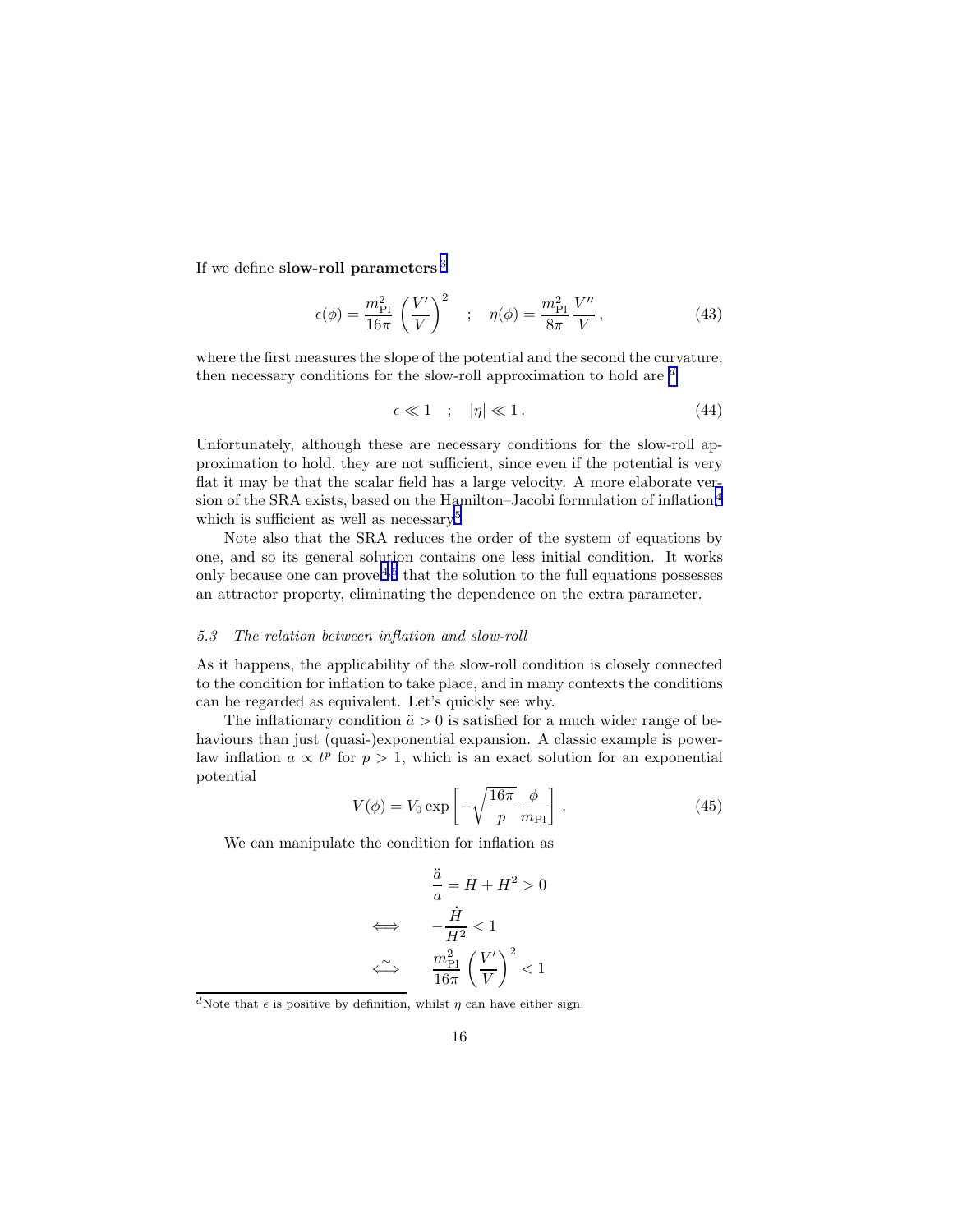<span id="page-16-0"></span>where the last manipulation uses the slow-roll approximation. The final condition is just the slow-roll condition  $\epsilon < 1$ , and hence

$$
Slow-roll \Longrightarrow Inflation
$$

Inflation will occur when the slow-roll conditions are satisfied (subject to some caveats on whether the 'attractor' behaviour has been attained.<sup>[5](#page-33-0)</sup>)

However, the converse is not strictly true, since we had to use the SRA in the derivation. However, in practice

| Inflation           | $\xrightarrow{\sim}$ | $\epsilon$ < 1 |
|---------------------|----------------------|----------------|
| Prolonged inflation | $\xrightarrow{\sim}$ | $\eta$ < 1     |

The last condition arises because unless the curvature of the potential is small, the potential will not be flat for a wide enough range of  $\phi$ .

#### *5.4 The amount of inflation*

The amount of inflation is normally specified by the logarithm of the amount of expansion, *the number of e-foldings* N, given by

$$
N \equiv \ln \frac{a(t_{\text{end}})}{a(t_{\text{initial}})} = \int_{t_i}^{t_e} H dt, \qquad (46)
$$

$$
\simeq -\frac{8\pi}{m_{\rm Pl}^2} \int_{\phi_{\rm i}}^{\phi_{\rm e}} \frac{V}{V'} d\phi \,, \tag{47}
$$

where the final step uses the SRA. Notice that the amount of inflation between two scalar field values can be calculated without needing to solve the equations of motion, and also that it is unchanged if one multiplies  $V(\phi)$  by a constant.

The minimum amount of inflation required to solve the various cosmological problems is about 70  $e$ -foldings, i.e. an expansion by a factor of  $10^{30}$ . Although this looks large, inflation is typically so rapid that most inflation models give much more.

# *5.5 A worked example: polynomial chaotic inflation*

The simplest inflation model<sup> $6$ </sup> arises when one chooses a polynomial potential, such as that for a massive but otherwise non-interacting field,  $V(\phi) = m^2 \phi^2/2$ where  $m$  is the mass of the scalar field. With this potential, the slow-roll equations are

$$
3H\dot{\phi} + m^2\phi = 0 \quad ; \quad H^2 = \frac{4\pi m^2 \phi^2}{3m_{\rm Pl}^2} \,, \tag{48}
$$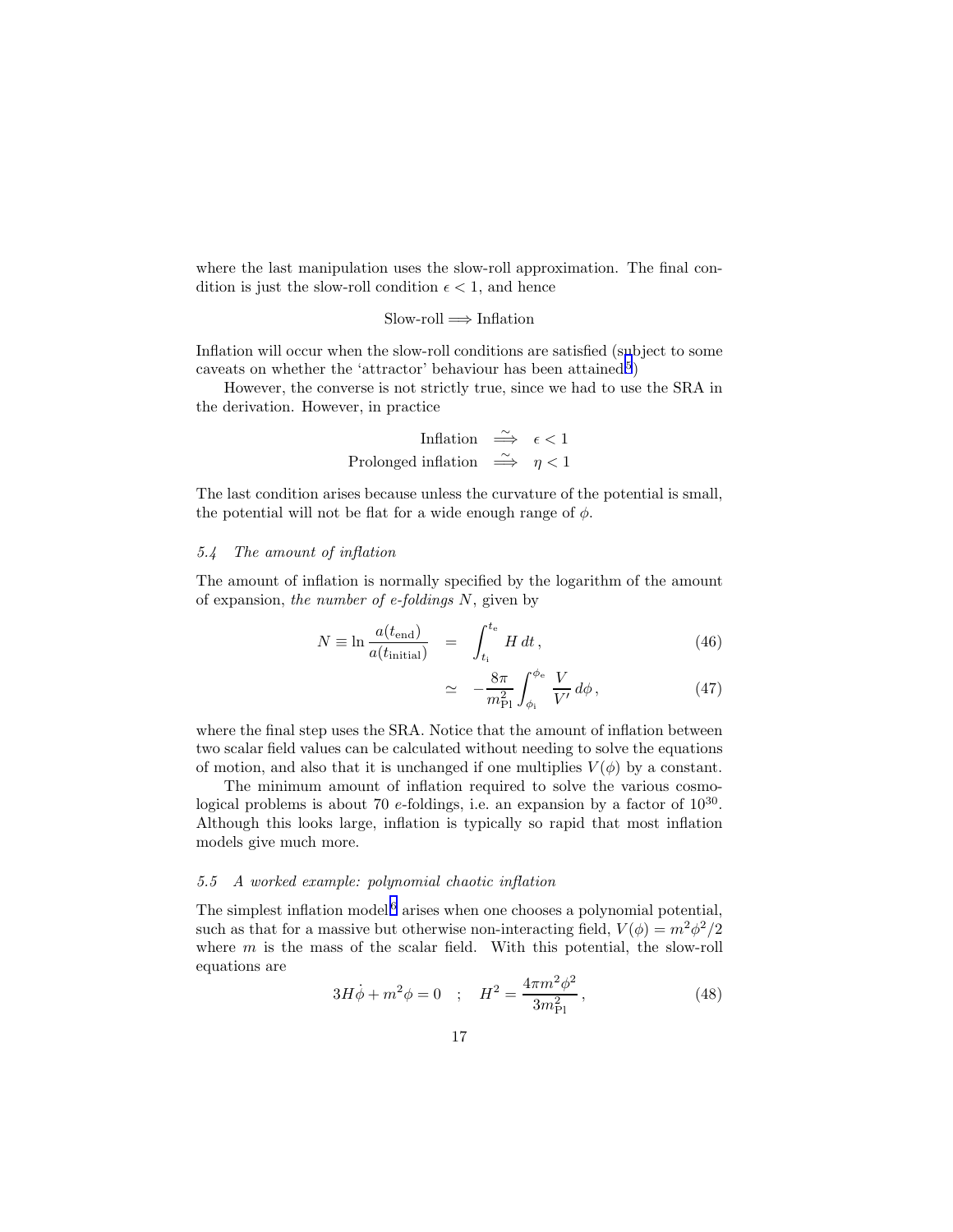<span id="page-17-0"></span>and the slow-roll parameters are

$$
\epsilon = \eta = \frac{m_{\rm Pl}^2}{4\pi\phi^2} \,. \tag{49}
$$

So inflation can proceed provided  $|\phi| > m_{\text{Pl}}/\sqrt{4\pi}$ , i.e. as long as we are not to close to the minimum.

The slow-roll equations are readily solved to give

$$
\phi(t) = \phi_{\rm i} - \frac{m m_{\rm Pl}}{\sqrt{12\pi}} t, \qquad (50)
$$

$$
a(t) = a_i \exp\left[\sqrt{\frac{4\pi}{3}} \frac{m}{m_{\rm Pl}} \left(\phi_i t - \frac{m m_{\rm Pl}}{\sqrt{48\pi}} t^2\right)\right],\tag{51}
$$

(where  $\phi = \phi_i$  and  $a = a_i$  at  $t = 0$ ) and the total amount of inflation is

$$
N_{\text{tot}} = 2\pi \frac{\phi_{\text{i}}^2}{m_{\text{Pl}}^2} - \frac{1}{2} \,. \tag{52}
$$

This last equation can be obtained from the solution for  $a$ , but in fact is more easily obtained directly by integrating Eq. ([47](#page-15-0)), for which one needn't bother to solve the equations of motion.

In order for classical physics to be valid we require  $V \ll m_{\text{Pl}}^4$ , but it is still easy to get enough inflation provided  $m$  is small enough. As we shall later see, m is in fact required to be small from observational limits on the size of density perturbations produced, and we can easily get far more than the minimum amount of inflation required to solve the various cosmological problems we originally set out to solve.

# *5.6 Reheating after inflation*

During inflation, all matter except the scalar field (usually called the inflaton) is redshifted to extremely low densities. Reheating is the process whereby the inflaton's energy density is converted back into conventional matter after inflation, re-entering the standard big bang theory.

Once the slow-roll conditions break down, the scalar field switches from being overdamped to being underdamped and begins to move rapidly on the Hubble timescale, oscillating at the bottom of the potential. As it does so, it decays into conventional matter. The details of reheating are an important area of research in inflationary cosmology at the moment for several reasons, but are not important for the generation and evolution of density perturbations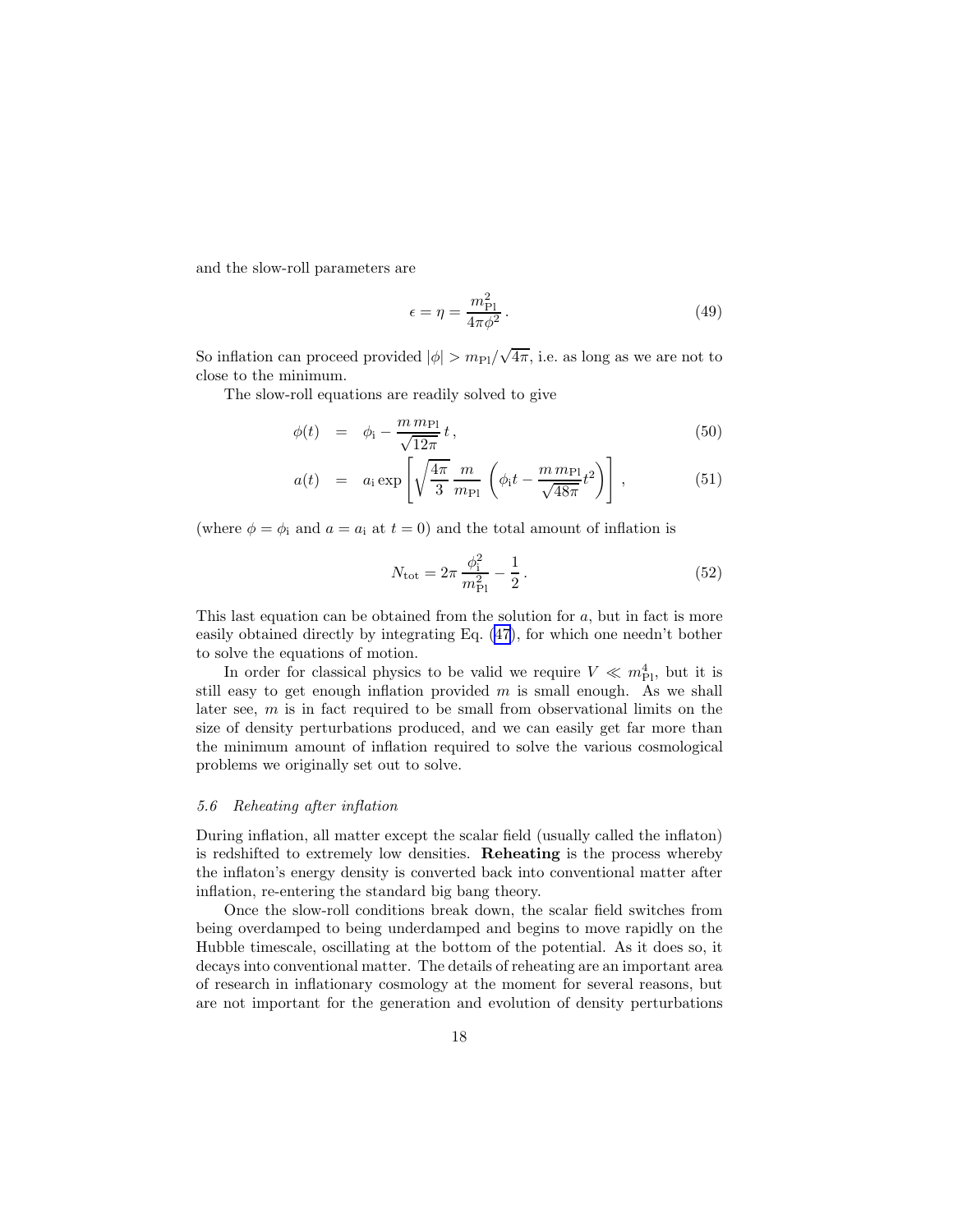which is the main focus of the remainder of this article. Consequently, I'll just note that recently there has been quite a dramatic change of view as to how reheating takes place. Traditional treatments (e.g. as given in Kolb & Turner [7](#page-34-0) ) added a phenomenological decay term; this was constrained to be very small and hence reheating was viewed as being very inefficient. This allowed substantial redshifting to take place after the end of inflation and before the Universe returned to thermal equilibrium; hence the reheat temperature would be lower, by several orders of magnitude, than suggested by the energy density at the end of inflation.

This picture is radically revised in work by Kofman, Linde & Starobinsky [8](#page-34-0) (see also Ref. [9](#page-34-0) ), who suggest that the decay can undergo broad parametric resonance, with extremely efficient transfer of energy from the coherent oscillations of the inflaton field. This initial transfer has been dubbed *preheating*. With such an efficient start to the reheating process, it now appears possible that the reheating epoch may be very short indeed and hence that most of the energy density in the inflaton field at the end of inflation may be available for conversion into thermalized form.

#### *5.7 The range of inflation models*

Over the last fifteen years or so a great number of inflationary models have been devised, both with and without reference to specific underlying particle theories. Here I will discuss a very small subset of the models which have been introduced, just to give you a flavour of the variety. At the moment particle physics model building of inflation is undergoing a renaissance, and a detailed snapshot of the current situation can be found in the review of Lyth  $\&$  Riotto.<sup>[10](#page-34-0)</sup>

However, as we shall be discussing in the next section, observations have great prospects for distinguishing between the different inflationary models. By far the best type of observation for this purpose appears to be high resolution satellite microwave background anisotropy observations, and we are fortunate that two proposals have been approved — NASA has funded the  $MAP$  satellite<sup>[11](#page-34-0)</sup> for launch around 2000, and ESA has approved the PLANCK satellite<sup>[12](#page-34-0)</sup> for launch some later. These satellites should offer very strong discrimination between the inflation models I shall now discuss. Indeed, it may even be possible to attempt a more challenging type of observation — one which is independent of the particular inflationary model and hence begins to test the idea of inflation itself.

# Chaotic inflation models

This is the standard type of inflation model.<sup>[6](#page-34-0)</sup> The ingredients are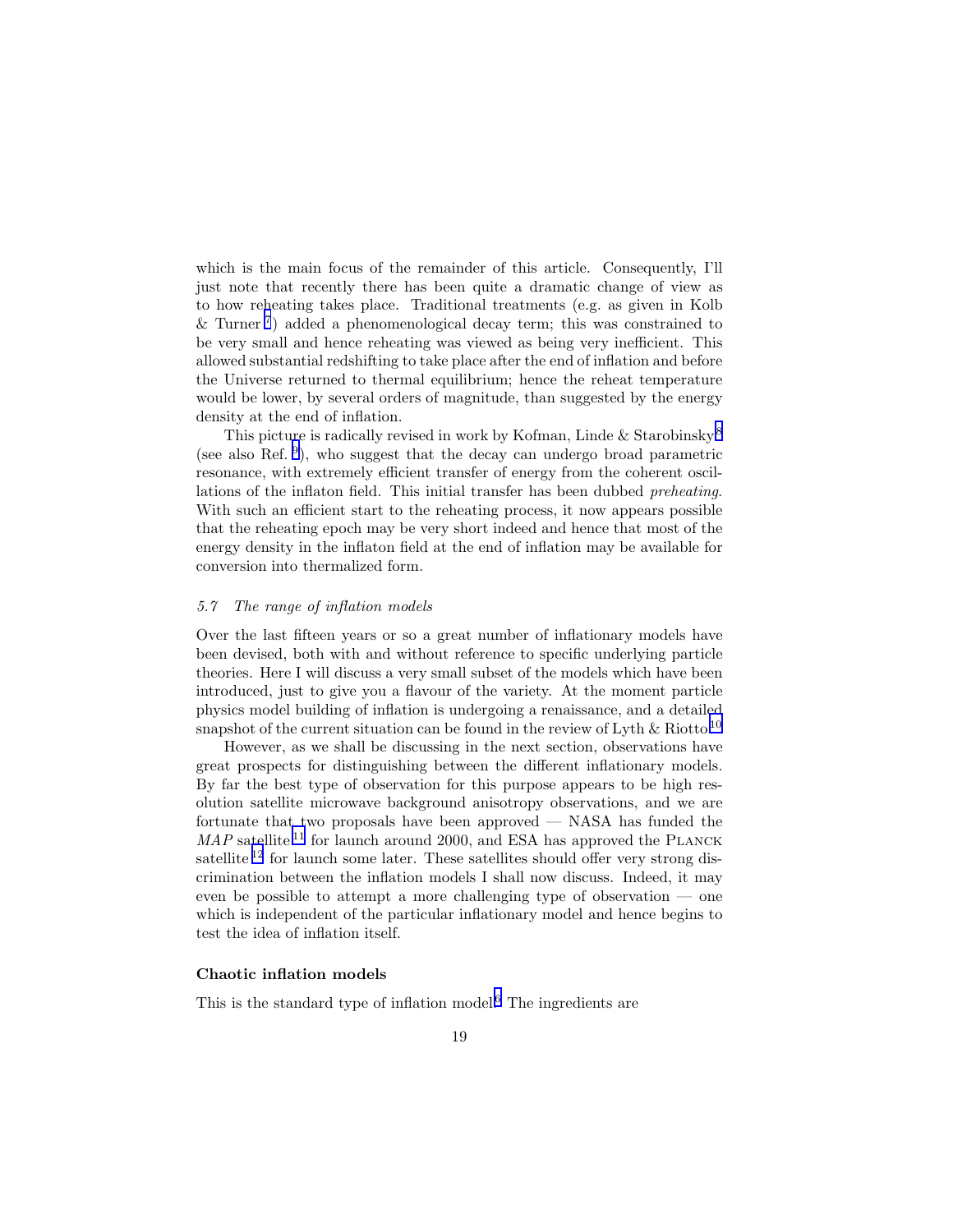- A single scalar field, rolling in ...
- A potential  $V(\phi)$ , which in some regions satisfies the slow-roll conditions, while also possessing a minimum with zero potential in which inflation is to end.
- Initial conditions well up the potential, due to large fluctuations at the Planck era.

There are a large number of models of this type. Some are

| Polynomial chaotic inflation | $V(\phi) = \frac{1}{2}m^2\phi^2$<br>$V(\phi) = \lambda \phi^4$       |
|------------------------------|----------------------------------------------------------------------|
| Power-law inflation          | $V(\phi) = V_0 \exp(\sqrt{\frac{16\pi}{p}} \frac{\phi}{m_{\rm Pl}})$ |
| 'Natural' inflation          | $V(\phi) = V_0[1 + \cos \frac{\phi}{f}]$                             |
| Intermediate inflation       | $V(\phi) \propto \phi^{-\beta}$                                      |

Some of these actually do not satisfy the condition of a minimum in which inflation ends; they permit inflation to continue forever. However, we shall see power-law inflation arising in a more satisfactory context shortly.

# Multi-field theories

A recent trend in inflationary model building has been the exploration of models with more than one scalar field. The classic example is the hybrid inflation  $\text{model}^{13}$  $\text{model}^{13}$  $\text{model}^{13}$  which seems particularly promising for particle physics model building. The simplest version has a potential with two fields  $\phi$  and  $\psi$  of the form

$$
V(\phi, \psi) = \frac{\lambda}{4} \left(\psi^2 - M^2\right)^2 + \frac{1}{2} m^2 \phi^2 + \frac{1}{2} \lambda' \phi^2 \psi^2.
$$
 (53)

which is illustrated in Figure [4.](#page-20-0) When  $\phi^2$  is large, the minimum of the potential in the  $\psi$ -direction is at  $\psi = 0$ . The field rolls down this 'channel' until it reaches  $\phi_{\text{inst}}^2 = \lambda M^2/\lambda'$ , at which point  $\psi = 0$  becomes unstable and the field rolls into one of the true minima at  $\phi = 0$  and  $\psi = \pm M$ .

While in the 'channel', which is where all the interesting behaviour takes place, this is just like a single field model with an effective potential for  $\phi$  of the form

$$
V_{\text{eff}}(\phi) = \frac{\lambda}{4}M^4 + \frac{1}{2}m^2\phi^2.
$$
 (54)

This is a fairly standard form, the unusual thing being the constant term, which would not normally be allowed as it would give a present-day cosmological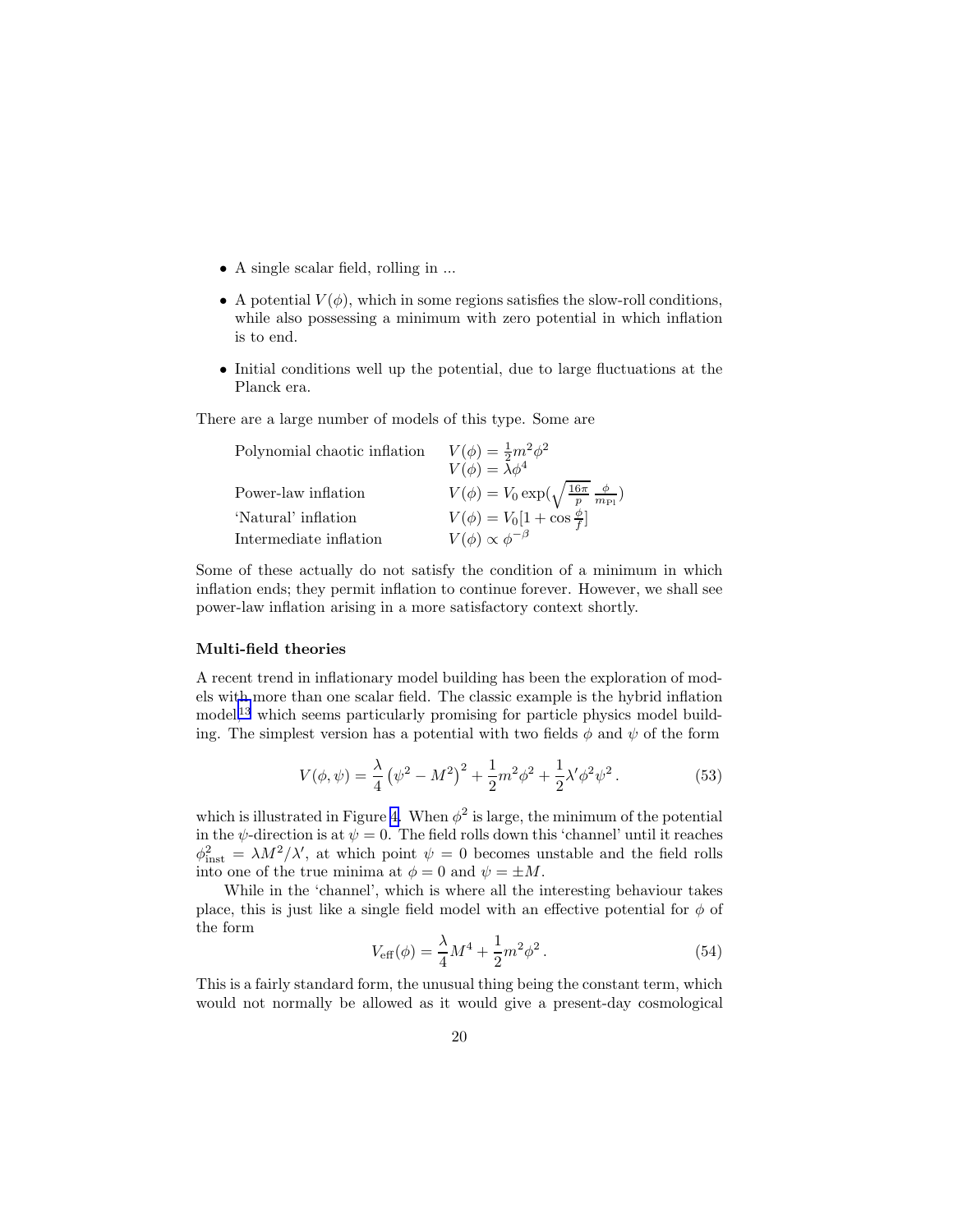<span id="page-20-0"></span>

Figure 4: The potential for the hybrid inflation model. The field rolls down the channel at  $\psi = 0$  until it reaches the critical  $\phi$  value, then falls off the side to the true minimum at  $\phi = 0$  and  $\psi = \pm M$ .

constant. The most interesting regime is where that constant dominates, and it gives quite an unusual phenomenology. In particular, the energy density during inflation can be much lower than normal while still giving suitably large density perturbations, and secondly the field  $\phi$  can be rolling extremely slowly which is of benefit to particle physics model building.

Within the more general class of two and multi-field inflation models, it is quite common for only one field to be dynamically important, as in the hybrid inflation model — this effectively reduces the situation back to the single field case of the previous subsection. However, it may also be possible to have more than one important dynamical degree of freedom. In that case there is no attractor behaviour giving a unique route into the potential minimum, as in the single field case; for example, if the potential is of the form of an asymmetric bowl one could roll into the base down any direction. In that situation, the model loses some of its predictive power, because the late-time behaviour is not independent of the initial conditions.<sup> $e$ </sup>

 ${}^e$ Of course, there is no requirement that the 'true' physical theory does have predictive power, but it would be unfortunate for us if it does not.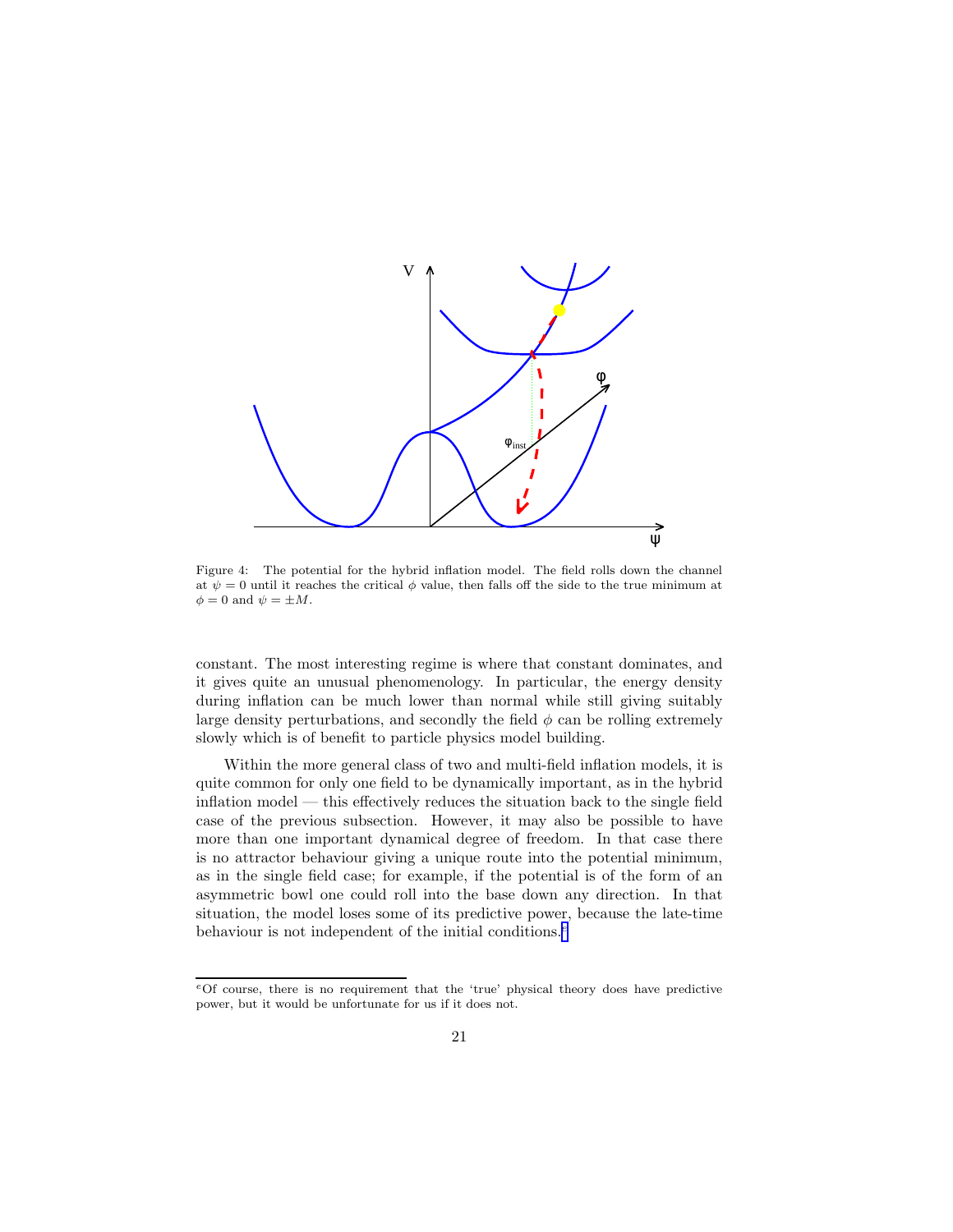# Beyond general relativity

Rather than introduce an explicit scalar field to drive inflation, some theories modify the gravitational sector of the theory into something more complicated than general relativity.<sup>[14](#page-34-0)</sup> Examples are

- Higher derivative gravity  $(R + R^2 + \cdots)$ .
- Jordan–Brans–Dicke theory.
- Scalar–tensor gravity.

The last two are theories where the gravitational constant may vary (indeed Jordan–Brans–Dicke theory is a special case of scalar–tensor gravity).

However, a clever trick, known as the *conformal transformation*<sup>[15](#page-34-0)</sup> allows such theories to be rewritten as general relativity plus one or more scalar fields with some potential. Often, only one of those fields is dynamical which returns us once more to the original chaotic inflation scenario!

The most famous example is extended inflation.<sup>[16](#page-34-0)</sup> In its original form, it transforms precisely into the power-law inflation model that we've already discussed, with the added bonus that it includes a proper method of ending inflation. Unfortunately though, this model is now ruled out by observations.<sup>[3](#page-33-0)</sup> Indeed, models of inflation based on altering gravity are much more constrained than other types, since we know a lot about gravity and how well general rel-ativity works,<sup>[14](#page-34-0)</sup> and many models of this kind are very vulnerable to observations.

## Open inflation

In the early 1990s, in the face of ever increasing evidence of a sub-critical matter density in the Universe, interest was refocussed on an idea which defies the original inflationary motivation and gives rise to a homogeneous but open Universe from inflation.<sup>f</sup> Often in the past it has been declared that this is either impossible or contrived; however, it can be readily achieved in models with quantum tunnelling from a false vacuum (a metastable state) followed by a second inflationary stage.<sup>[17](#page-34-0)</sup> The tunnelling creates a bubble, and, incredibly, the region inside the expanding bubble looks just like an open Universe, with the bubble wall corresponding to the initial (coordinate) singularity. These models are normally referred to as 'open inflation' or 'single-bubble' models. So far it has turned out that such models are not all that easy to construct.

 $<sup>f</sup>$ That is, a genuinely open Universe with hyperbolic geometry and no cosmological constant.</sup>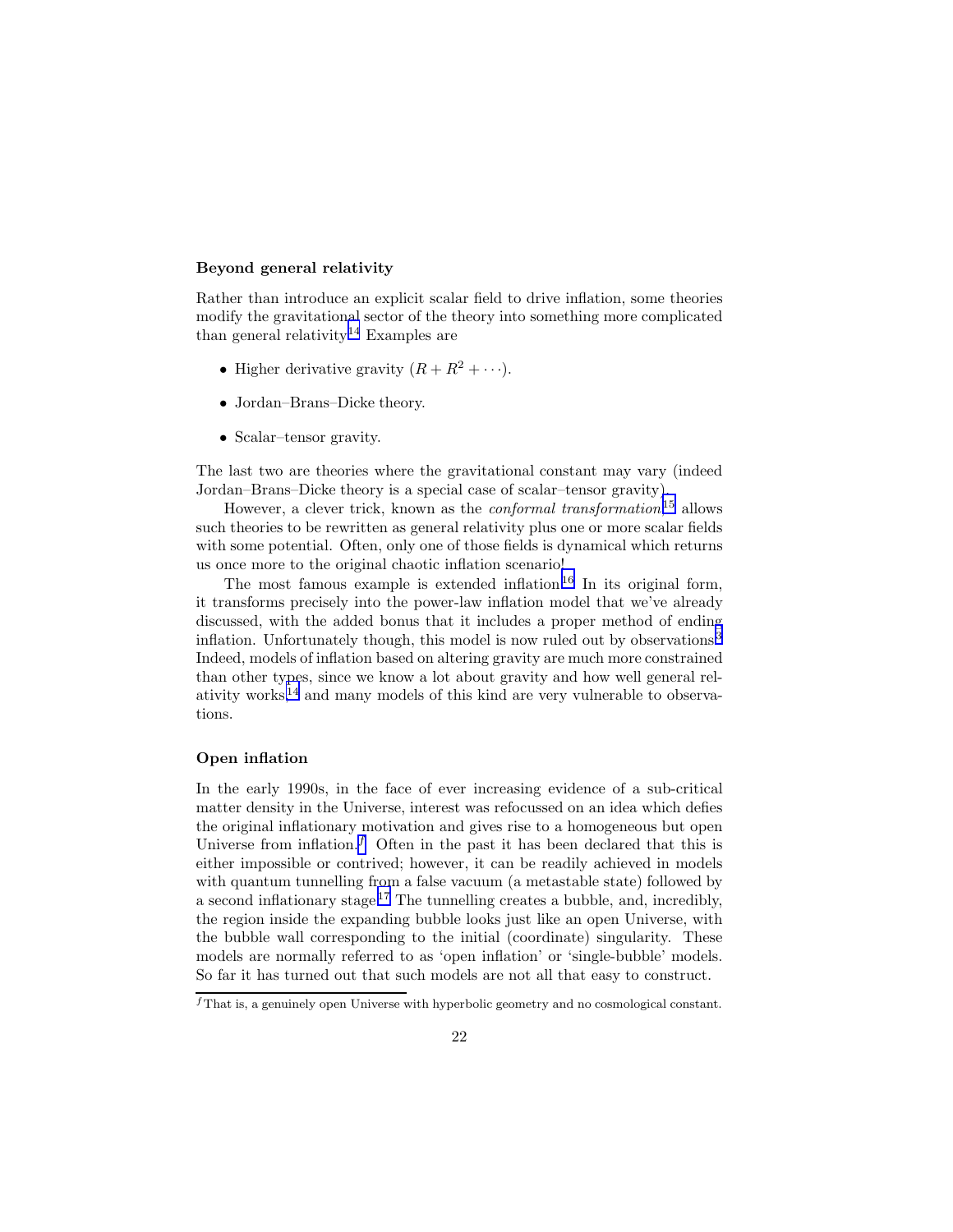These models are already very different from traditional inflation mod-els, and subsequently an even bolder idea has been proposed,<sup>[18](#page-34-0)</sup> that an open Universe can be created via 'tunnelling from nothing' rather than from a preexisting inflationary phase. As I write this remains controversial.

While both these types of open inflation models remain viable, they are considerably more complex than the standard inflation models, and at the moment not that well motivated as although observations continue to favour a low matter density, they also favour spatial flatness reintroduced by a cosmological constant. Therefore from now on I will restrict discussion to the single-field chaotic inflation models.

# *5.8 Recap*

The main points of this long section were the following.

- Cosmological scalar fields, which were introduced long before inflation was thought of, provide a natural framework for inflation.
- Despite a wide range of motivations, most inflationary models are dynamically equivalent to general relativity plus a single scalar field with some potential  $V(\phi)$ .
- Within this framework, solutions describing inflation are easily found. Indeed, for many of the properties (amount of expansion, for example), we do not even need to solve the equations of motion.

With this information under our belts, we are now able to discuss the strongest motivation for the inflationary cosmology — that it is able to provide an explanation for the origin of structure in the Universe.

# 6 Density Perturbations and Gravitational Waves

In modern terms, by far the most important property of inflationary cosmology is that it produces spectra of both density perturbations and gravitational waves. The density perturbations may be responsible for the formation and clustering of galaxies, as well as creating anisotropies in the microwave background radiation. The gravitational waves do not affect the formation of galaxies, but as we shall see may contribute extra microwave anisotropies on the large angular scales sampled by the COBE satellite.<sup>[19](#page-34-0),[20](#page-34-0)</sup> An alternative terminology for the density perturbations is scalar perturbations and for the gravitational waves is tensor perturbations, the terminology referring to their transformation properties.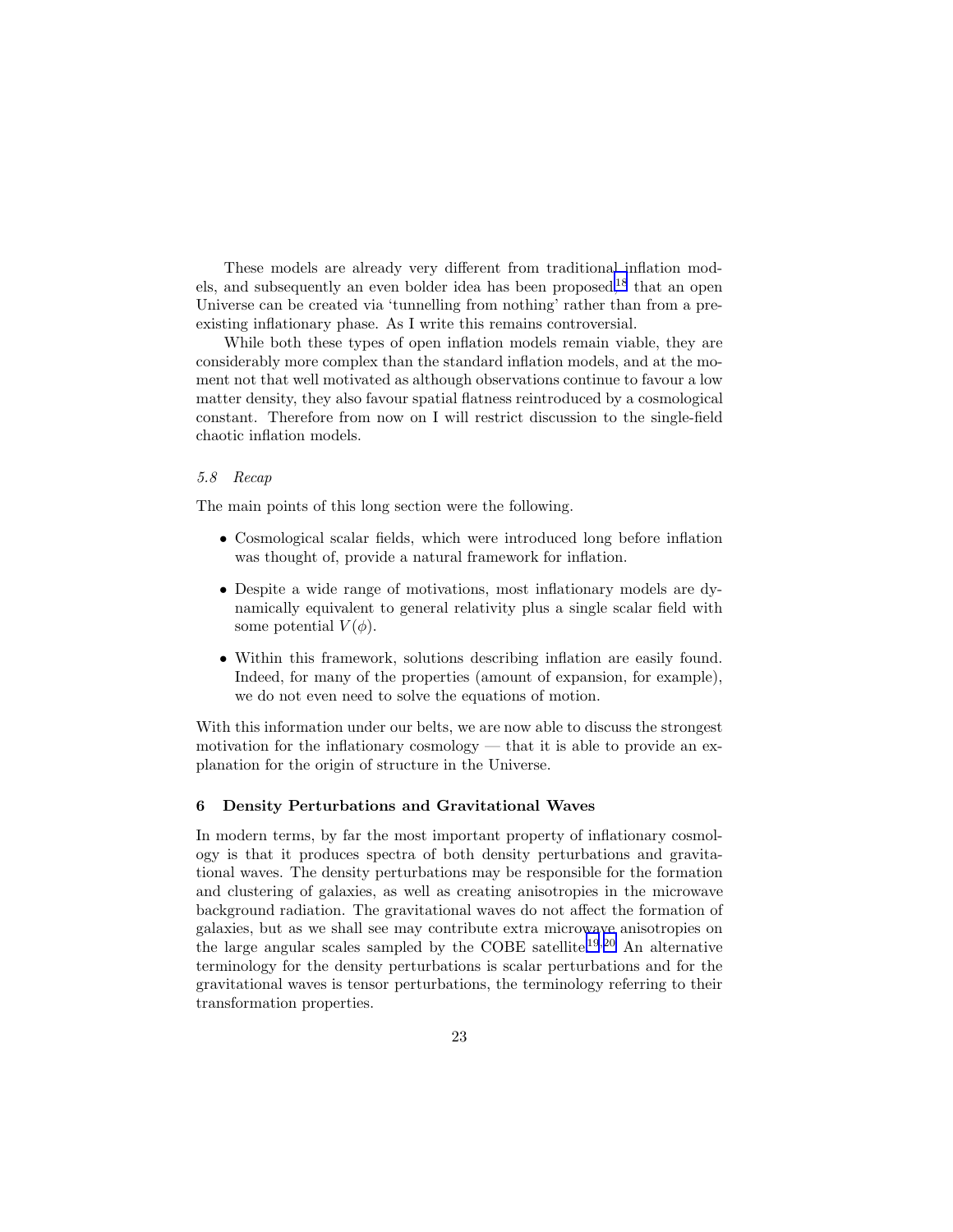Studies of large-scale structure typically make some assumption about the initial form of these spectra. Usually gravitational waves are assumed not to be present, and the density perturbations to take on a simple form such as the scale-invariant Harrison–Zel'dovich spectrum, or a scale-free power-law spectrum. It is clearly highly desirable to have a theory which predicts the forms of the spectra. There are presently two rival models which do this, *cosmological inflation* and *topological defects*. At present inflation is favoured both on observational grounds and because it provides a simpler framework for understanding the evolution of structure

# *6.1 Production during inflation*

The ability of inflation to generate perturbations on large scales comes from the unusual behaviour of the Hubble length during inflation, namely that (by definition) the comoving Hubble length decreases. When we talk about largescale structure, we are primarily interested in comoving scales, as to a first approximation everything is dragged along with the expansion. The qualitative behaviour of irregularities is governed by their scale in comparison to the characteristic scale of the Universe, the Hubble length.

In the big bang Universe the comoving Hubble length is always increasing, and so all scales are initially much larger than it, and hence unable to be affected by causal physics. Once they become smaller than the Hubble length, they remain so for all time. In the standard scenarios, COBE sees perturbations on large scales at a time when they were much bigger than the Hubble length, and hence no mechanism could have created them.

Inflation reverses this behaviour, as seen in Figure [5.](#page-24-0) Now a given comoving scale has a more complicated history. Early on in inflation, the scale could be well inside the Hubble length, and hence causal physics can act, both to generate homogeneity to solve the horizon problem and to superimpose small perturbations. Some time before inflation ends, the scale crosses outside the Hubble radius (indicated by a circle in the lower panel of Figure [5\)](#page-24-0) and causal physics becomes ineffective. Any perturbations generated become imprinted, or, in the usual terminology, 'frozen in'. Long after inflation is over, the scales cross inside the Hubble radius again. Perturbations are created on a very wide range of scales, but the most readily observed ones range from about the size of the present Hubble radius (i.e. the size of the presently observable Universe) down to a few orders of magnitude less. On the scale of Figure [5,](#page-24-0) all interesting comoving scales lie extremely close together, and cross the Hubble radius during inflation very close together.

It's all very well to realize that the dynamics of inflation permits perturba-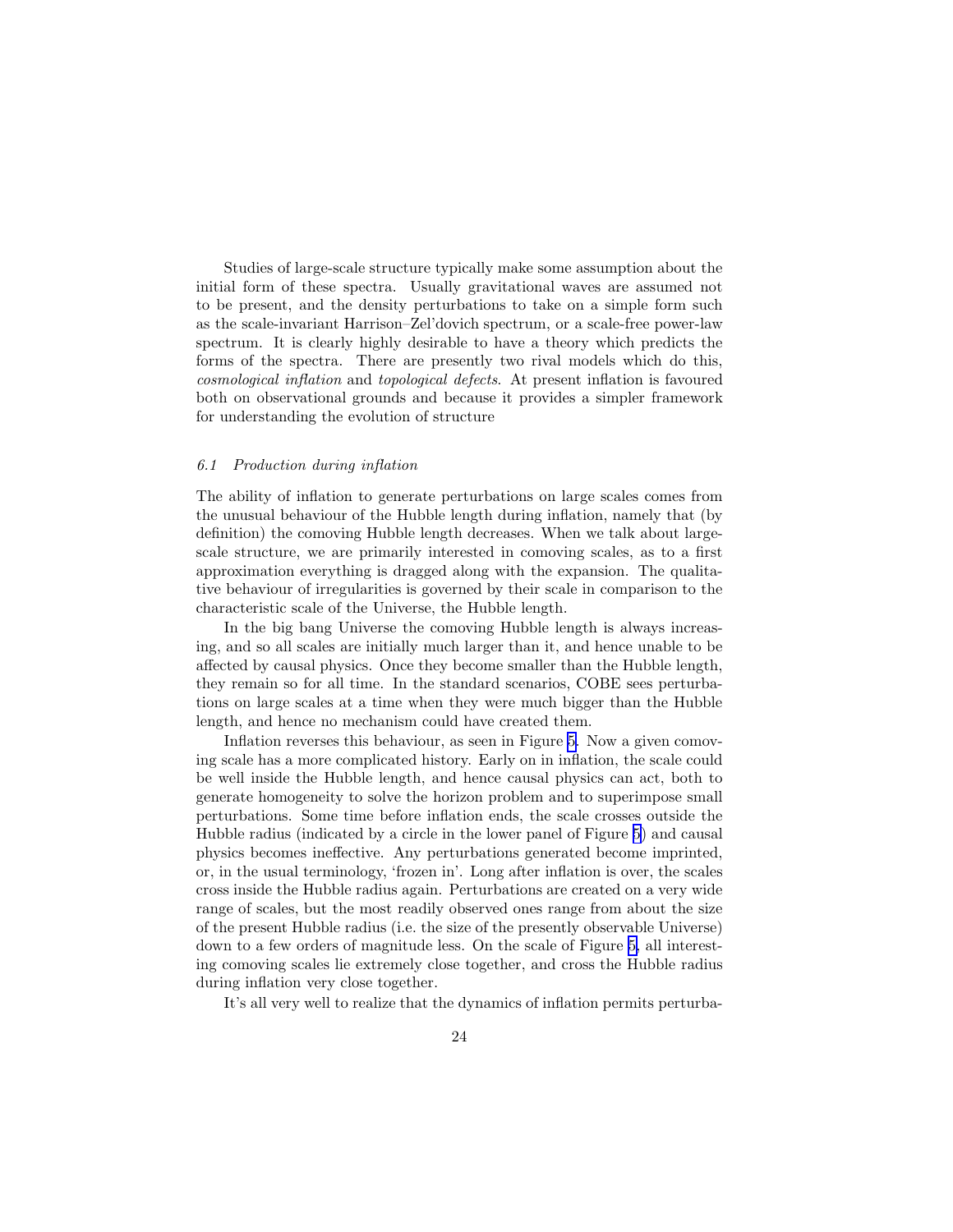<span id="page-24-0"></span>

Figure 5: The behaviour of a given comoving scale relative to the Hubble length, both during and after inflation, shown using physical coordinates (upper panel) and comoving ones (lower panel).

tions to be generated without violating causality, but we need a specific mechanism. That mechanism is quantum fluctuations. Inflation is trying as hard as it can to make the Universe perfectly homogeneous, but it cannot defeat the Uncertainty Principle which ensures that there are always some irregularities left over. Through this limitation, it is possible for inflation to adequately solve the homogeneity problem and in addition leave enough irregularities behind to attempt to explain why the present Universe is not completely homogeneous.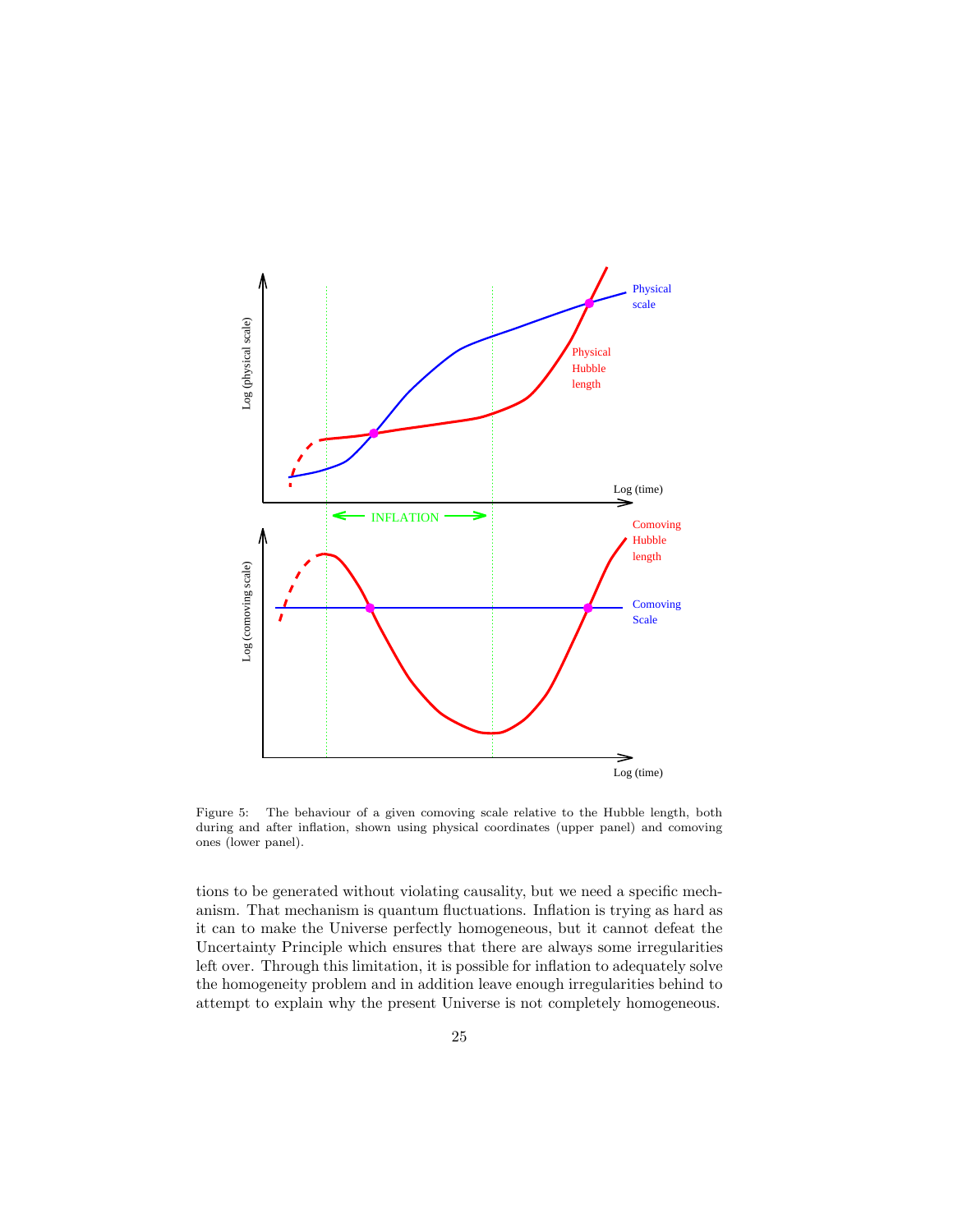The size of the irregularities depends on the energy scale at which inflation takes place. It is outside the scope of these lectures to describe in detail how this calculation is performed (see e.g. Ref.  $^{21}$  $^{21}$  $^{21}$  for a reasonably accessible description); I'll just briefly outline the necessary steps and then quote the result, which we can go on to apply.

- (a) Perturb the scalar field  $(b)$  Expand in comoving wavenumbers  $\sum^{\cdot }(\delta\!\phi)_{\bf k}e^{i{\bf k}.{\bf x}}$ (c) Linearized equation for classical evolution (d) Quantize theory
- (e) Find solution with initial condition giving flat space quantum theory  $(k \gg aH)$
- (f) Find asymptotic value for  $k \ll aH$
- $(g)$  Relate field perturbation to metric or curvature perturbation

$$
\langle |\delta \phi_{\mathbf{k}}|^2 \rangle = H^2 / 2k^3
$$
  

$$
\mathcal{R} = H \, \delta \phi / \dot{\phi}
$$

Some important points are

- The details of this calculation are extremely similar to those used to calculate the Casimir effect (a quantum force between parallel plates), which has been tested in the laboratory.
- The calculation itself is not controversial, though some aspects of its interpretation (in particular concerning the quantum to classical transition) are.
- Exact analytic results are not known for general inflation models (though linear theory results for arbitrary models are readily calculated numerically [22](#page-34-0)). The results I'll be quoting will be lowest-order in the SRA, which is good enough for present observations.
- Results are known to second-order in slow-roll for arbitrary inflaton potentials.[23](#page-34-0) Power-law inflation is the only standard model for which exact results are known. In some other cases, high accuracy approximations give better results (e.g. small-angle approximation in natural or hybrid inflation [23](#page-34-0),[24](#page-34-0)).

The formulae for the amplitude of density perturbations, which I'll call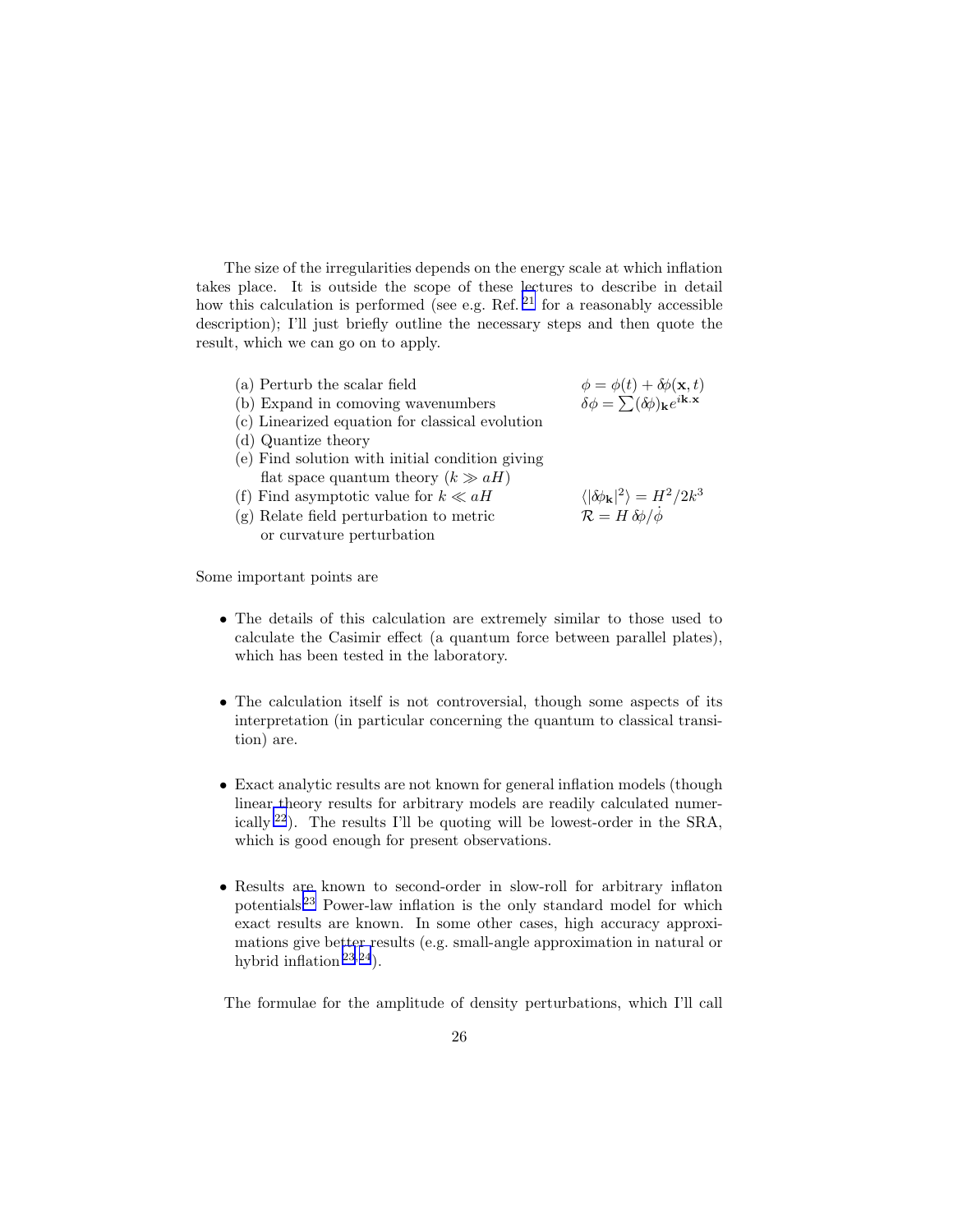<span id="page-26-0"></span> $\delta_H(k)$ , and the gravitational waves,  $A_G(k)$ , are g

$$
\delta_{\rm H}(k) = \sqrt{\frac{512\pi}{75}} \frac{V^{3/2}}{m_{\rm Pl}^3 |V'|}\Big|_{k=aH}, \qquad (55)
$$

$$
A_{\rm G}(k) = \sqrt{\frac{32}{75}} \frac{V^{1/2}}{m_{\rm Pl}^2} \bigg|_{k=aH} . \tag{56}
$$

Here  $k$  is the comoving wavenumber; the perturbations are normally analyzed via a Fourier expansion into comoving modes. The right-hand sides of the above equations are to be evaluated at the time when  $k = aH$  during inflation, which for a given k corresponds to some particular value of  $\phi$ . We see that the amplitude of perturbations depends on the properties of the inflaton potential at the time the scale crossed the Hubble radius during inflation. The relevant number of  $e$ -foldings from the end of inflation is given by  $2$ 

$$
N \simeq 62 - \ln \frac{k}{a_0 H_0} + \text{numerical correction},\tag{57}
$$

where 'numerical correction' is a typically smallish (order a few) number which depends on the energy scale of inflation, the duration of reheating and so on. Normally it is a perfectly fine approximation to say that the scales of interest to us crossed outside the Hubble radius 60 e-foldings before the end of inflation. Then the e-foldings formula

$$
N \simeq -\frac{8\pi}{m_{\rm Pl}^2} \int_{\phi}^{\phi_{\rm end}} \frac{V}{V'} d\phi \,, \tag{58}
$$

tells us the value of  $\phi$  to be substituted into Eqs. (55) and (56).

# *6.2 A worked example*

The easiest way to see what is going on is to work through a specific example, the  $m^2\phi^2/2$  potential which we already saw in Section [5.5](#page-16-0). We'll see that we don't even have to solve the evolution equations to get our predictions.

1. Inflation ends when  $\epsilon = 1$ , so  $\phi_{end} \simeq m_{\rm Pl}/\sqrt{4\pi}$ .

<sup>&</sup>lt;sup>g</sup>The precise normalization of the spectra is arbitrary, as are the number of powers of  $k$ included. I've made my favourite choice here (following Refs. [2](#page-33-0),[21](#page-34-0)), but whatever convention is used the normalization factor will disappear in any physical answer. For reference, the usual power spectrum  $P(k)$  is proportional to  $k\delta_{\rm H}^2(k)$ .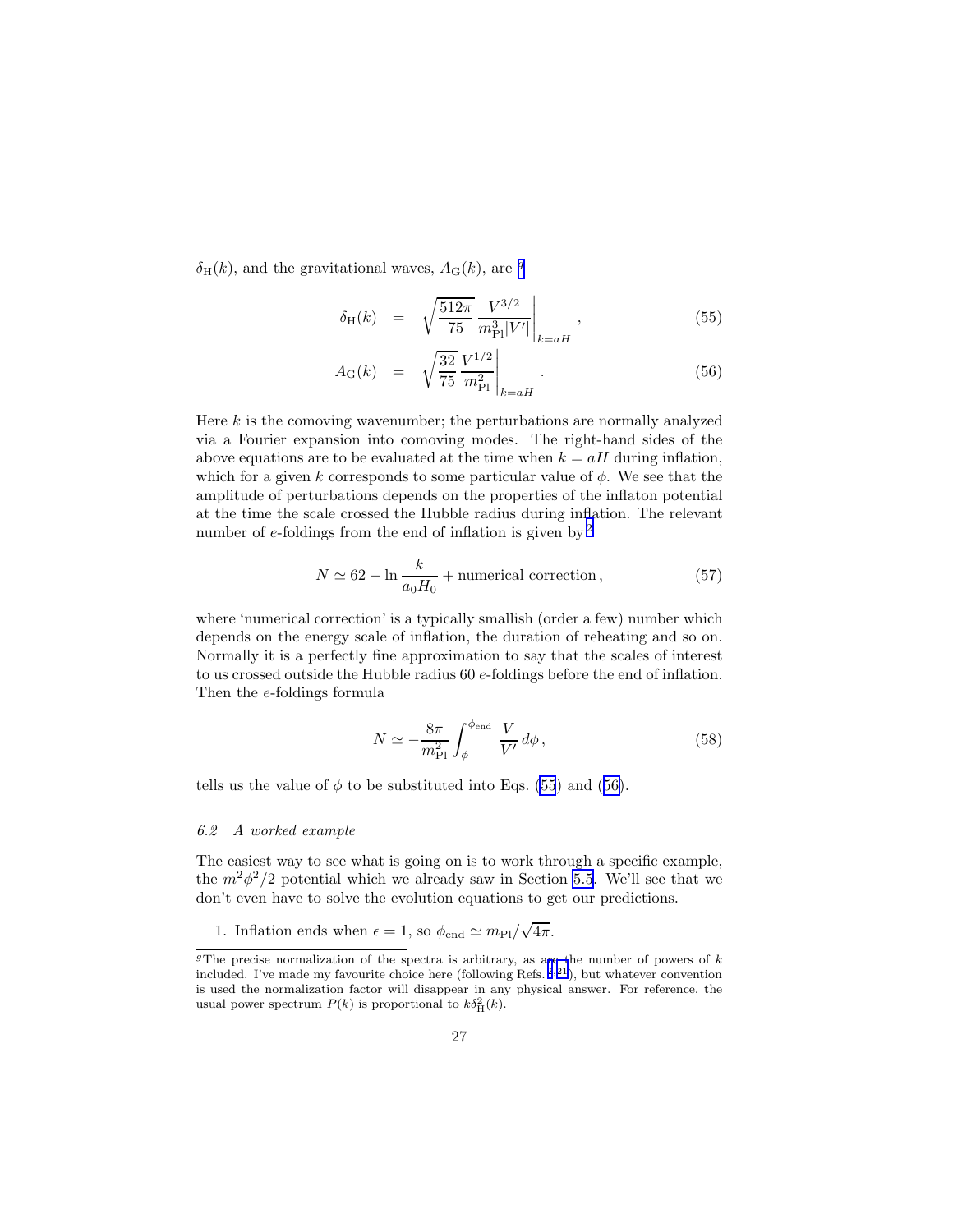- 2. We're interested in 60 e-foldings before this, which from Eq. ([52\)](#page-17-0) gives  $\phi_{60} \simeq 3m_{\rm Pl}.$
- 3. Substitute this in:

$$
\delta_{\rm H} \simeq 12 \frac{m}{m_{\rm Pl}} \quad ; \quad A_{\rm G} \simeq 1.4 \frac{m}{m_{\rm Pl}}
$$

4. Reproducing the COBE result requires <sup>[25](#page-34-0)</sup>  $\delta_H \simeq 2 \times 10^{-5}$  (provided  $A_G \ll$  $\delta_{\rm H}$ ), so we need  $m \simeq 10^{-6} m_{\rm Pl}$ .

Because the required value of  $m$  is so small, that means it is easy to get sufficient inflation to solve the cosmological problems, without violating the classicality condition  $V < m_{\rm Pl}^4$ . That implies only that  $\phi < m_{\rm Pl}^2/m \simeq 10^6 m_{\rm Pl}$ , and as  $N_{\text{tot}} \simeq 2\pi\phi^2/m_{\text{Pl}}^2$ , we can get up to about  $10^{13}$  e-foldings in principle. This compares extremely favourably with the 70 or so actually required.

# *6.3 Observational consequences*

Observations have moved on beyond us wanting to know the overall normalization of the potential. The interesting things are

- 1. The scale-dependence of the spectra.
- 2. The relative influence of the two spectra.

These can be neatly summarized using the slow-roll parameters  $\epsilon$  and  $\eta$  we defined earlier.<sup>[3](#page-33-0)</sup>

The standard approximation used to describe the spectra is the powerlaw approximation, where we take

$$
\delta_H^2(k) \propto k^{n-1} \quad ; \quad A_G^2(k) \propto k^{n_G} \,, \tag{59}
$$

where the spectral indices n and  $n<sub>G</sub>$  are given by

$$
n - 1 = \frac{d \ln \delta_H^2}{d \ln k} \quad ; \quad n_G = \frac{d \ln A_G^2}{d \ln k} \,. \tag{60}
$$

The power-law approximation is usually valid because only a limited range of scales are observable, with the range  $1 \text{ Mpc}$  to  $10^4 \text{ Mpc}$  corresponding to  $\Delta \ln k \simeq 9.$ 

The crucial equation we need is that relating  $\phi$  values to when a scale k crosses the Hubble radius, which from Eq. [\(58](#page-26-0)) is

$$
\frac{d\ln k}{d\phi} = \frac{8\pi}{m_{\rm Pl}^2} \frac{V}{V'}.\tag{61}
$$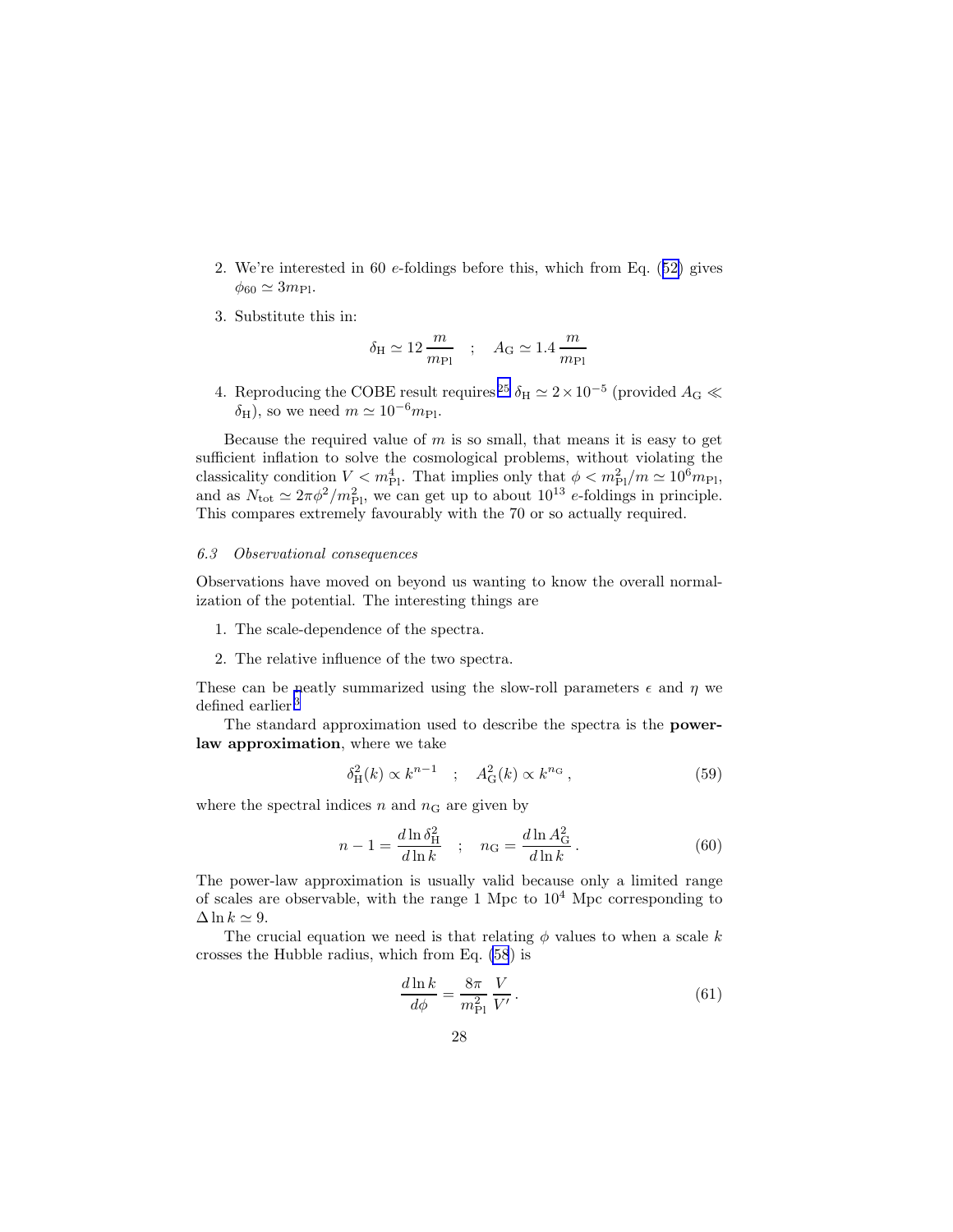| MODEL                       | <b>POTENTIAL</b>      | $\, n$       | К             |
|-----------------------------|-----------------------|--------------|---------------|
| Polynomial                  |                       | 0.97         | 0.1           |
| chaotic inflation           | $\phi^4$              | 0.95         | 0.2           |
| Power-law inflation         | $\exp(-\lambda \phi)$ | any $n < 1$  | $2\pi(1 - n)$ |
| 'Natural' inflation         | $1+\cos(\phi/f)$      | any $n < 1$  |               |
| Hybrid inflation (standard) | $1+B\phi^2$           |              |               |
| Hybrid inflation (extreme)  | $1 + B\phi^2$         | 1 < n < 1.15 | $\sim$ 0      |

Table 1: The spectral index and gravitational wave contribution for a range of inflation models.

(since within the slow-roll approximation  $k \simeq \exp N$ ). Direct differentiation then yields [3](#page-33-0)

$$
n = 1 - 6\epsilon + 2\eta, \tag{62}
$$

$$
n_{\rm G} = -2\epsilon, \tag{63}
$$

where now  $\epsilon$  and  $\eta$  are to be evaluated on the appropriate part of the potential.

Finally, we need a measure of the relevant importance of density perturbations and gravitational waves. The natural place to look is the microwave background; a detailed calculation which I cannot reproduce here (see e.g. Ref.  $2)$  $2)$ ) gives

$$
R \equiv \frac{C_{\ell}^{\text{GW}}}{C_{\ell}^{\text{DP}}} \simeq 4\pi\epsilon. \tag{64}
$$

Here the  $C_{\ell}$  are the contributions to the microwave multipoles, in the usual notation.<sup>h</sup>

From these expressions we immediately see

- If and only if  $\epsilon \ll 1$  and  $|\eta| \ll 1$  do we get  $n \simeq 1$  and  $R \simeq 0$ .
- Because the coefficient in Eq.  $(64)$  is so large, gravitational waves can have a significant effect even if  $\epsilon$  is quite a bit smaller than one.

Table 1 shows the predictions for a range of inflation models. The information I've given you so far should be sufficient to allow you to reproduce them. Even the simplest inflation models can affect the large-scale structure modelling at a level comparable to the present observational accuracy. The predictions of the different models will be wildly different as far as future highaccuracy observations are concerned.

<sup>h</sup>Namely,  $\Delta T/T = \sum a_{\ell m} Y_m^{\ell}(\theta, \phi), C_{\ell} = \langle |a_{\ell m}|^2 \rangle.$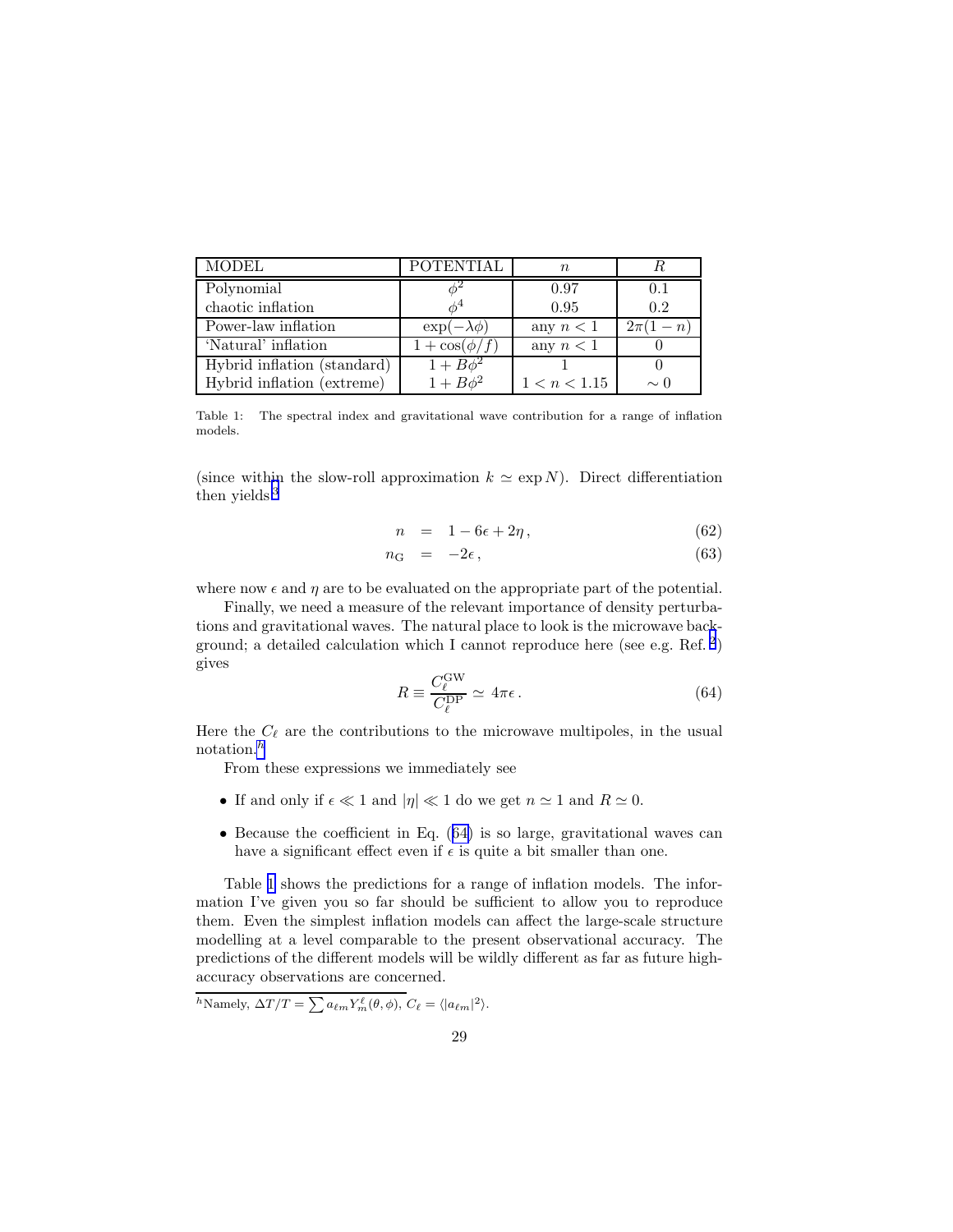Observations have some way to go before the power-law approximation becomes inadequate. Consequently ...

- Slow-roll inflation adds two, and only two, new parameters to large-scale structure.
- Although  $\epsilon$  and  $\eta$  are the fundamental parameters, it is best to take them as  $n$  and  $R$ .
- Inflation models predict a wide range of values for these. Hence inflation makes no definite prediction for large-scale structure.
- However, this means that large-scale structure observations, and especially microwave background observations, can strongly discriminate between inflationary models. When they are made, most existing inflation models will be ruled out.

#### *6.4 Testing the idea of inflation*

The moral of the previous section was that different inflation models lead to very different models of structure formation, spanning a wide range of possibilities. That means, for example, that a definite measure of say the spectral index  $n$  would rule out most inflation models. But it would always be possible to find models which did give that value of n. Is there any way to try and test the idea of inflation, independently of the model chosen?

The answer, in principle, is yes. In the previous section we introduced three observables (in addition to the overall normalization), namely  $n, R$  and  $n_{\rm G}$ . However, they depend only on two fundamental parameters, namely  $\epsilon$  and  $\eta^3$  $\eta^3$  We can therefore eliminate  $\epsilon$  and  $\eta$  to obtain a relation between observables, the *consistency equation*

$$
R = -2\pi n_{\rm G} \,. \tag{65}
$$

This relation has been much discussed in the literature.[26](#page-34-0),[21](#page-34-0) It is *independent* of the choice of inflationary model (though it does rely on the slow-roll and power-law approximations).

The idea of a consistency equation is in fact very general. The point is that we have obtained two continuous functions,  $\delta_H(k)$  and  $A_G(k)$ , from a single continuous function  $V(\phi)$ . This can only be possible if the functions  $\delta_H(k)$  and  $A_{\mathbf{G}}(k)$  are related, and the equation quoted above is the simplest manifestation of such a relation.

Vindication of the consistency equation would be a remarkably convincing test of the inflationary paradigm, as it would be highly unlikely that any other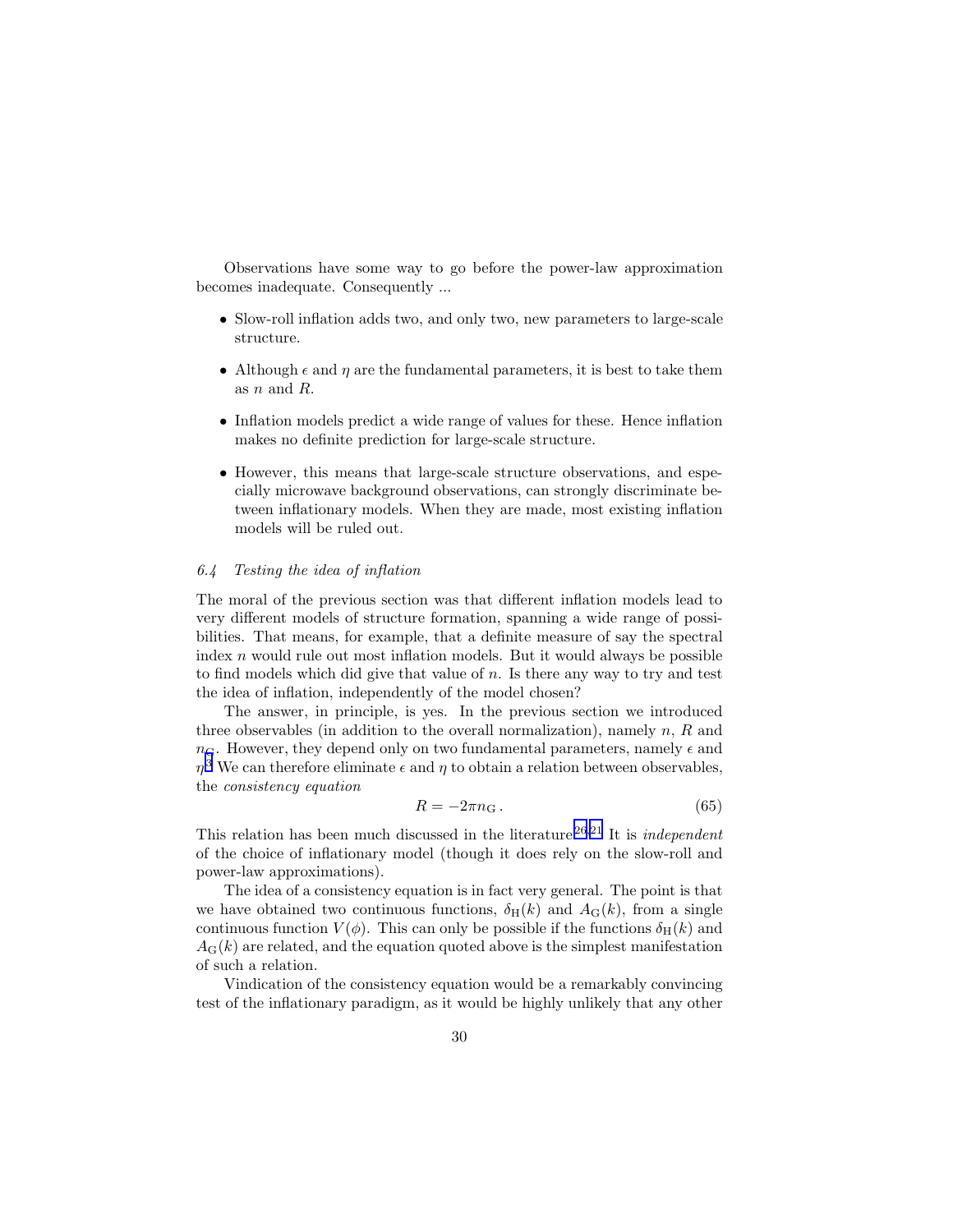production mechanism could entangle the two spectra in the way inflation does. Unfortunately though, measuring  $n<sub>G</sub>$  is a much more challenging observational task than measuring  $n$  or  $R$  and is likely to be beyond even next generation observations. Indeed, this is a good point to remind the reader that even if inflation is right, only one model can be right and it is perfectly possible (and maybe even probable, see Ref.<sup>[27](#page-34-0)</sup>) that that model has a very low amplitude of gravitational waves and that they will never be detected.

# 7 The inflationary origin of structure

At the summer school where these lectures were given, models of structure formation were described in detail by Joe Silk and for a detailed treatment I refer you to his corresponding article. Here I will address those issues of direct relevance to the inflationary cosmology.

# *7.1 The parameters*

The initial goal of structure formation studies is to accurately determine the fundamental parameters describing our Universe. So far I've stressed the three inflationary parameters,  $\delta_{H}$ , n and r, which describe the initial perturbations which inflation generates. However, except on very large scales where they remain untouched by causal processes, we do not see the original perturbations but rather than perturbations after they have been processed by a variety of physical mechanisms. This processing depends on many quantities, all of which must be either fixed by assumption or determined from observations. A basic list features four categories; the global dynamics, the way in which the matter content is divided amongst the different particle species, astrophysics effects such as reionization which would affect the microwave background photons, and the initial perturbation spectrum that we are here assuming comes from inflation. A possible list might look like this

### 1. Global dynamics

Hubble constant  $h$ Spatial curvature k

### 2. Matter content

Baryons  $\Omega_{\rm B}$ Hot dark matter?  $Ω<sub>HDM</sub>$ Cosmological constant?  $\Lambda$  (\*)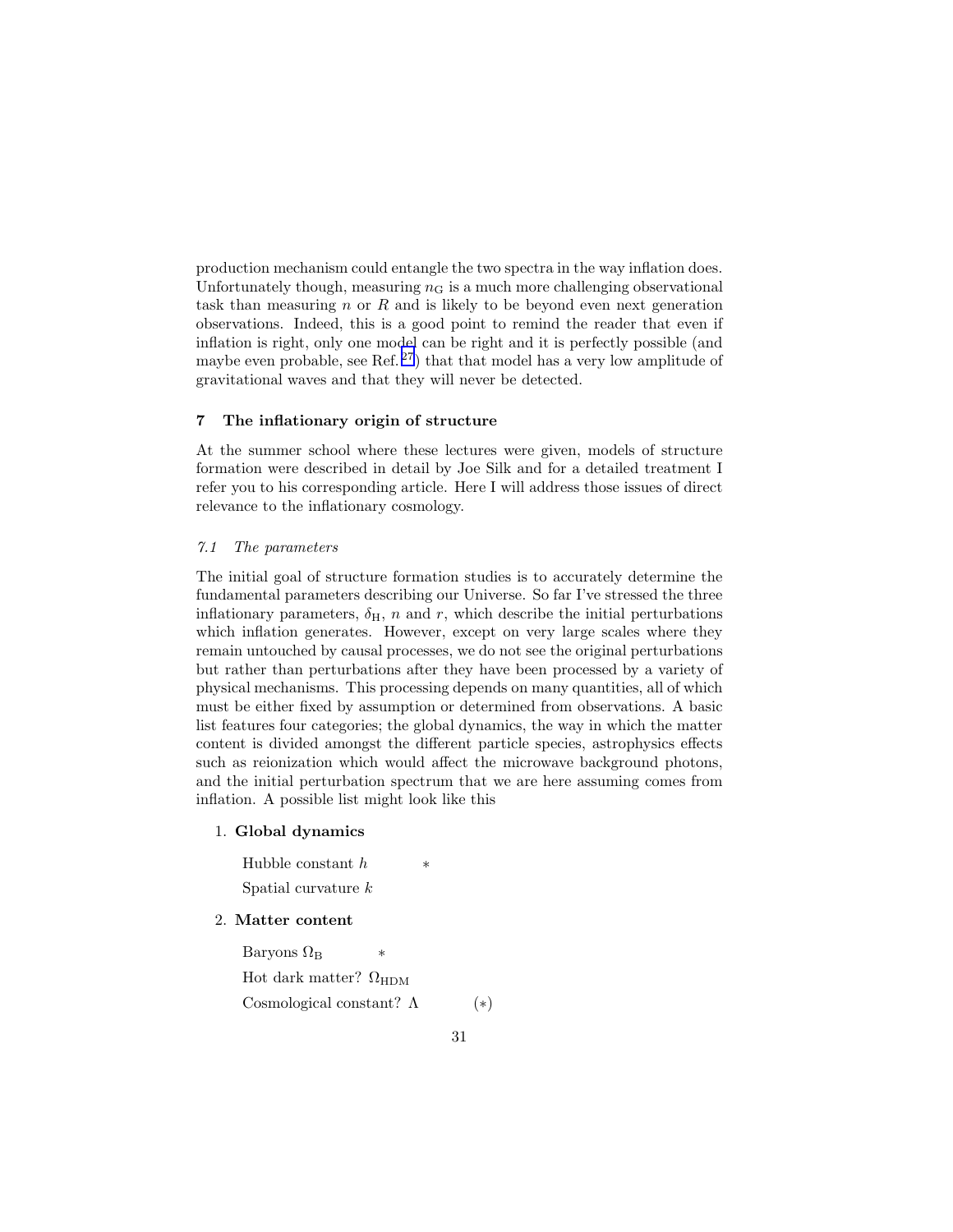Massless species? g<sup>∗</sup>

# 3. Astrophysics

Reionization optical depth  $\tau$ 

4. Initial perturbations

Amplitude  $\delta_H(k = a_0 H_0)$  \*

Spectral index  $n$ 

Gravitational waves r

A cold dark matter contribution is not mentioned under matter content as it is assumed to take the value required to make the sums add up (i.e. to give the right spatial curvature  $k$  given the other matter densities).

In this list, I've starred those parameters which need to be included in even the most minimal model, while the rest can be set to some particular value by assumption. I've partially starred the cosmological constant because although most people would like to set it to zero, the observational case for a non-zero value is near to overwhelming.

### *7.2 The inflationary energy scale*

The most solid observational result is the interpretation of the cosmic microwave anisotropies seen by COBE as giving the amplitude of the initial power spectrum. COBE is a particularly powerful probe because its large beam size makes it sensitive only to scales much larger than the horizon size when the microwave background formed. The perturbations are therefore seen in their primordial form, and depend only on the initial perturbations and not all the other parameters.  $^{i}$ 

The COBE normalization requires the perturbation at the present Hubble scale,  $\delta_{\rm H} \equiv \delta_{\rm H}(k = a_0 H_0)$ , to be given by <sup>[25](#page-34-0)</sup>

$$
\delta_H \simeq 2 \times 10^{-5} \,. \tag{66}
$$

Since

$$
\delta_H^2 = \frac{32}{75} \frac{V}{m_{\rm Pl}^4} \frac{1}{\epsilon},\tag{67}
$$

<sup>&</sup>lt;sup>*i*</sup>There is a residual dependence on  $\Omega_0$  and  $\Lambda$  which determine the relation between the metric perturbations and the matter perturbations, and also the evolution of perturbations, but that is easily dealt with. I will assume critical density for simplicity.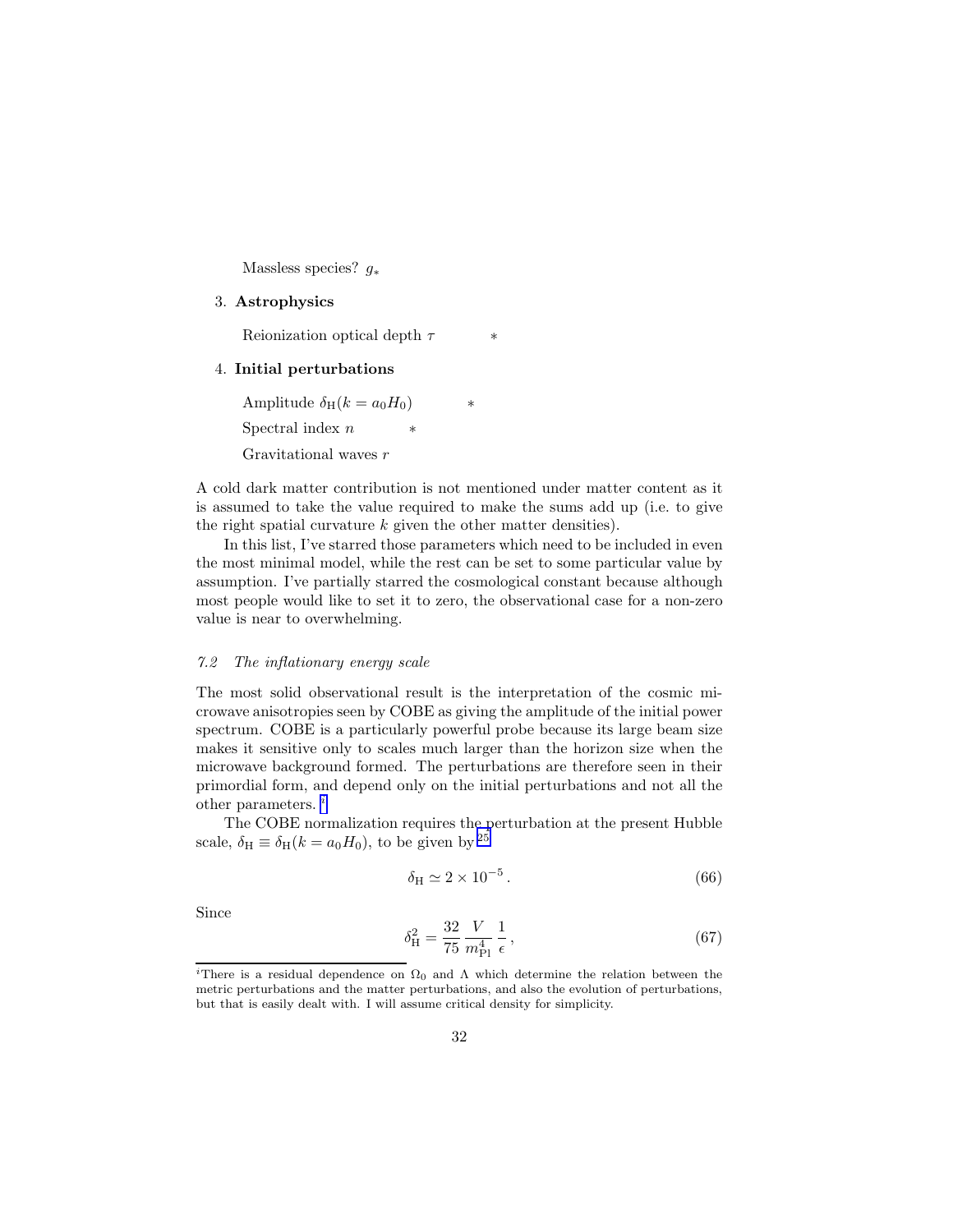then unless  $\epsilon$  proves to be tiny (say much less than a hundredth) this will give

$$
V^{1/4} \simeq 10^{-3} m_{\rm Pl} \simeq 10^{16} \,\text{GeV} \,,\tag{68}
$$

at the time when observable scales crossed outside the horizon, pretty much the scale that particle physicists associate with Grand Unified Theories.

#### *7.3 Beyond the energy scale*

To go beyond the energy scale entails bringing together as wide a range of observations as possible to try and constrain the wide parameter family. When restricted parameter sets are considered quite interesting constraints can be quoted, but these weaken once the parameter space is widened. Until recently no-one attempted a plausibly large parameter space, but recently Tegmark<sup>[28](#page-34-0)</sup> considered a nine-parameter family of models, including the three inflationary parameters, which is the first attempt to get to grips with the large families of models that need to be considered for us to become convinced we are on the right track.

At present, observations are only quite weakly constraining concerning quantities beyond the inflationary energy scale. The spectral index is known to lie near one, with the plausible range, depending on what parameters one allows to vary, stretching from perhaps 0.8 to 1.2. As it happens, that is more or less the range which current inflation models tend to cover, and so most models survive. The holy grail for inflation model building is an accurate measurement of n, say with an error bar of around 0.01 or better. Such a measurement would exclude the vast majority of the models currently under discussion. MAP, and certainly Planck, ought to be able to deliver a measurement at around this accuracy level, and perhaps may even be able to see deviations from perfect power-law behaviour.[29](#page-35-0),[30](#page-35-0)

At the moment there is no evidence favouring a gravitational wave contribution to COBE, but equally the upper limit on such a contribution, perhaps around  $r < 1$  depending on other parameters (see Ref.<sup>[31](#page-35-0)</sup> for a recent analysis), is unable to rule out much in the way of interesting models (though it is a combination of the constraints on  $n$  and  $r$  that kills extended inflation). If such a contribution can be identified, it will be very strong support for inflation, but since many models, especially of the currently-popular hybrid type, predict insignificant gravitational wave production, even the strongest achievable upper limits may tell us nothing.

A particularly powerful test of inflation will be whether or not the microwave anisotropy spectrum (the  $C_{\ell}$ ) proves to contain an oscillatory peak structure.[32](#page-35-0) Such a structure is evidence of phase coherence in the evolution of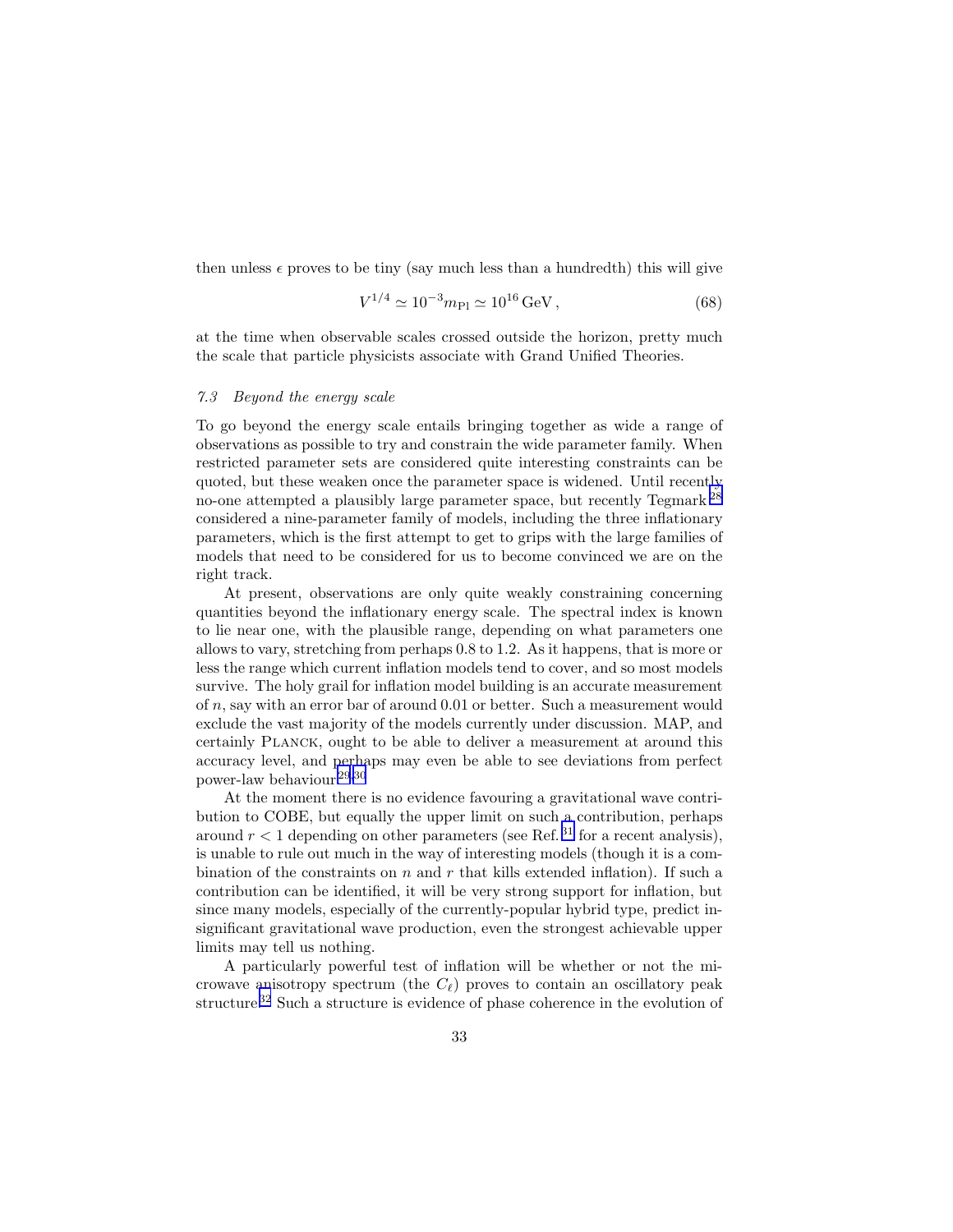<span id="page-33-0"></span>perturbations (meaning that the perturbations of a given wavenumber are at a calculable phase of oscillation). Such phase coherence would indicate that perturbations are entirely in the growing mode, which in turn implies that they have been evolving sufficiently long for the decaying mode to become negligible. For modes around the horizon scale at decoupling, this implies that they were already in place while well outside the horizon, which is a characteristic of inflationary perturbations (a characteristic not shared by topological defect models, for instance). This fairly qualitative test, if satisfied, will provide strong support for the inflationary paradigm, while if a multiple peak structure is not observed that will imply that the inflationary mechanism is not the sole source of perturbations in the Universe.

# 8 Summary

In this article I have introduced some of the facets of inflation in a fairly simple manner. If you are interested in going beyond this, then the inflationary production of perturbations is reviewed in Ref.<sup>[21](#page-34-0)</sup>, inflation and structure for-mation in Ref.<sup>2</sup> and particle physics aspects of inflation in Ref.<sup>[10](#page-34-0)</sup>.

At present, inflation is the most promising candidate theory for the origin of perturbations in the Universe. Different inflation models lead to discernibly different predictions for these perturbations, and hence high-accuracy measurements are able to distinguish between models, excluding either all or the vast majority of them.

Since its inception, the inflationary cosmology has been a gallery of different models, and the gallery has continually needed extension after extension to house new acquisitions. In all the time up to the present, very few models have been discarded. However, the near future holds great promise to finally begin to throw out inferior models, and, if the inflationary cosmology survives as our model for the origin of structure, we can hope to be left with only a narrow range of models to choose between.

# Acknowledgments

The author was supported in part by the Royal Society.

- 1. A. H. Guth, Phys. Rev. 23, 347 (1981).
- 2. A. R. Liddle and D. H. Lyth, Phys. Rep 231, 1 (1993).
- 3. A. R. Liddle and D. H. Lyth, Phys. Lett. B 291, 391 (1992).
- 4. D. S. Salopek and J. R. Bond, Phys. Rev. D 42, 3936 (1990).
- 5. A. R. Liddle, P. Parsons and J. D. Barrow, Phys. Rev. D 50, 7222 (1994).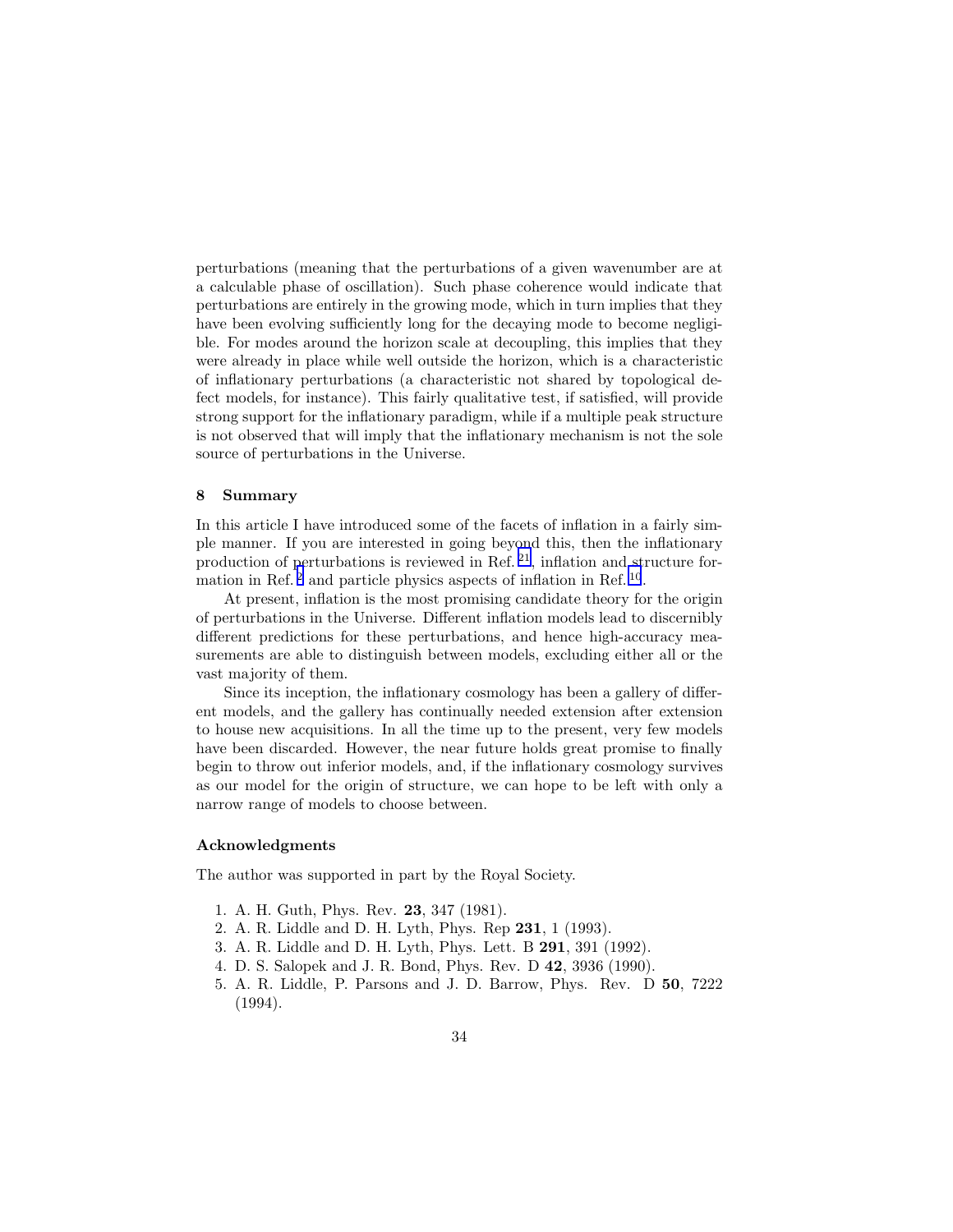- <span id="page-34-0"></span>6. A. D. Linde, *Particle Physics and Inflationary Cosmology*, Harwood Academic, Chur, Switzerland (1990).
- 7. E. W. Kolb and M. S. Turner, *The Early Universe*, Addison-Wesley, Redwood City, California (1990) [updated paperback edition 1994].
- 8. L. Kofman, A. D. Linde and A. A. Starobinsky, Phys. Rev. Lett. 73, 3195 (1994); A. D. Linde, [astro-ph/9601004;](http://arXiv.org/abs/astro-ph/9601004) L. Kofman, [astro](http://arXiv.org/abs/astro-ph/9605155)[ph/9605155](http://arXiv.org/abs/astro-ph/9605155).
- 9. Y. Shtanov, J. Traschen and R. Brandenberger, Phys. Rev. D 51, 5438 (1995); D. Boyanovsky, M. D'Attanasio, H. de Vega, R. Holman, D.-S. Lee and A. Singh, Phys. Rev. D 52, 6805 (1995).
- 10. D. H. Lyth and A. Riotto, to appear, Phys. Rep., [hep-ph/9807278.](http://arXiv.org/abs/hep-ph/9807278)
- 11. map home page at <http://map.gsfc.nasa.gov/>.
- 12. Planck home page at <http://astro.estec.esa.nl/Planck/>.
- 13. A. D. Linde, Phys. Lett. B 259, 38 (1991), Phys. Rev. D 49, 748 (1994); E. J. Copeland, A. R. Liddle, D. H. Lyth, E. D. Stewart and D. Wands, Phys. Rev. D 49, 6410 (1994).
- 14. C. M. Will, *Theory and Experiment in Gravitational Physics*, Cambridge University Press (1993).
- 15. B. Whitt, Phys. Lett. 145B, 176 (1984); K. Maeda, Phys. Rev. D 39, 3159 (1989); D. Wands, Class. Quant. Grav. 11, 269 (1994).
- 16. D. La and P. J. Steinhardt, Phys. Rev. Lett. 62, 376 (1989); E. W. Kolb, Physica Scripta T36, 199 (1991).
- 17. J. R. Gott, Nature 295, 304 (1982); M. Sasaki, T. Tanaka, K. Yamamoto and J. Yokoyama, Phys. Lett. B 317, 510 (1993); M. Bucher, A. S. Goldhaber and N. Turok, Phys. Rev. D 52, 3314; A. D. Linde and A. Mezhlumian, Phys. Rev. D 52, 6789 (1995).
- 18. S. W. Hawking and N. Turok, Phys. Lett. B 425, 25 (1998); A. D. Linde, Phys. Rev. D 58, 083514 (1998).
- 19. G. F. Smoot et al., Astrophys. J. 396, L1 (1992).
- 20. C. L. Bennett et al., Astrophys. J. 464, L1 (1996).
- 21. J. E. Lidsey, A. R. Liddle, E. W. Kolb, E. J. Copeland, T. Barriero and M. Abney, Rev. Mod. Phys 69, 373 (1997).
- 22. I. J. Grivell and A. R. Liddle, Phys. Rev. D 54, 7191 (1996).
- 23. E. D. Stewart and D. H. Lyth, Phys. Lett. B 302, 171 (1993).
- 24. J. García-Bellido and D. Wands, Phys. Rev. D 54, 7181 (1996).
- 25. E. F. Bunn and M. White, Astrophys. J. 480, 6 (1987); E. F. Bunn, A. R. Liddle and M. White, Phys. Rev. D 54, 5917R (1996).
- 26. E. J. Copeland, E. W. Kolb, A. R. Liddle and J. E. Lidsey, Phys. Rev. D 48, 2529 (1993), 49, 1840 (1994).
- 27. D. H. Lyth, Phys. Rev. Lett. 78, 1861 (1997).